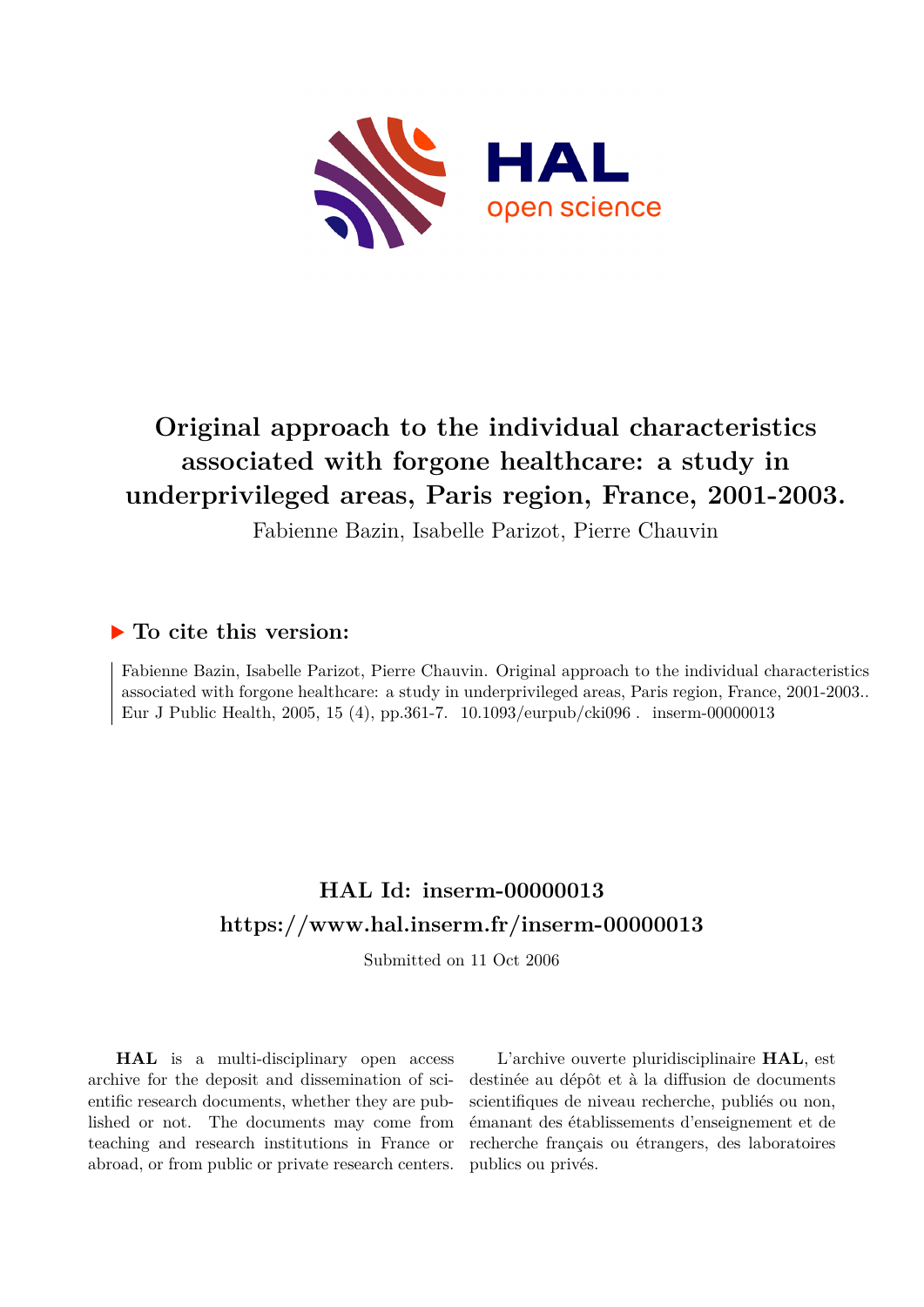**Title**: Original approach to the individual characteristics associated with forgone healthcare: a study in underprivileged areas, Paris region, France, 2001-2003.

**Authors**: Fabienne Bazin PhD, Isabelle Parizot PhD, Pierre Chauvin MD PhD

Affiliation: **INSERM**, Research team on social determinants of health and healthcare, U707, Paris, France.

**Correspondence**: Pierre Chauvin, MD PhD INSERM U707, Faculté de Médecine Saint Antoine 27, rue Chaligny 75 571 Paris Cedex 12 France email: [chauvin@u707.jussieu.fr](mailto:chauvin@u707.jussieu.fr) Tel: +33 1 44 73 84 60 Fax: +33 1 44 73 86 63

**Sources of support**: This study was supported by a grant from the *Avenir* program of the French National Institute of Health and Medical Research. It was based on a survey funded by the French National Observatory of Poverty and Social Exclusion.

**Word count**: abstract: 242 words, text: 3093 words.

**Running head**: Characteristics associated with forgone healthcare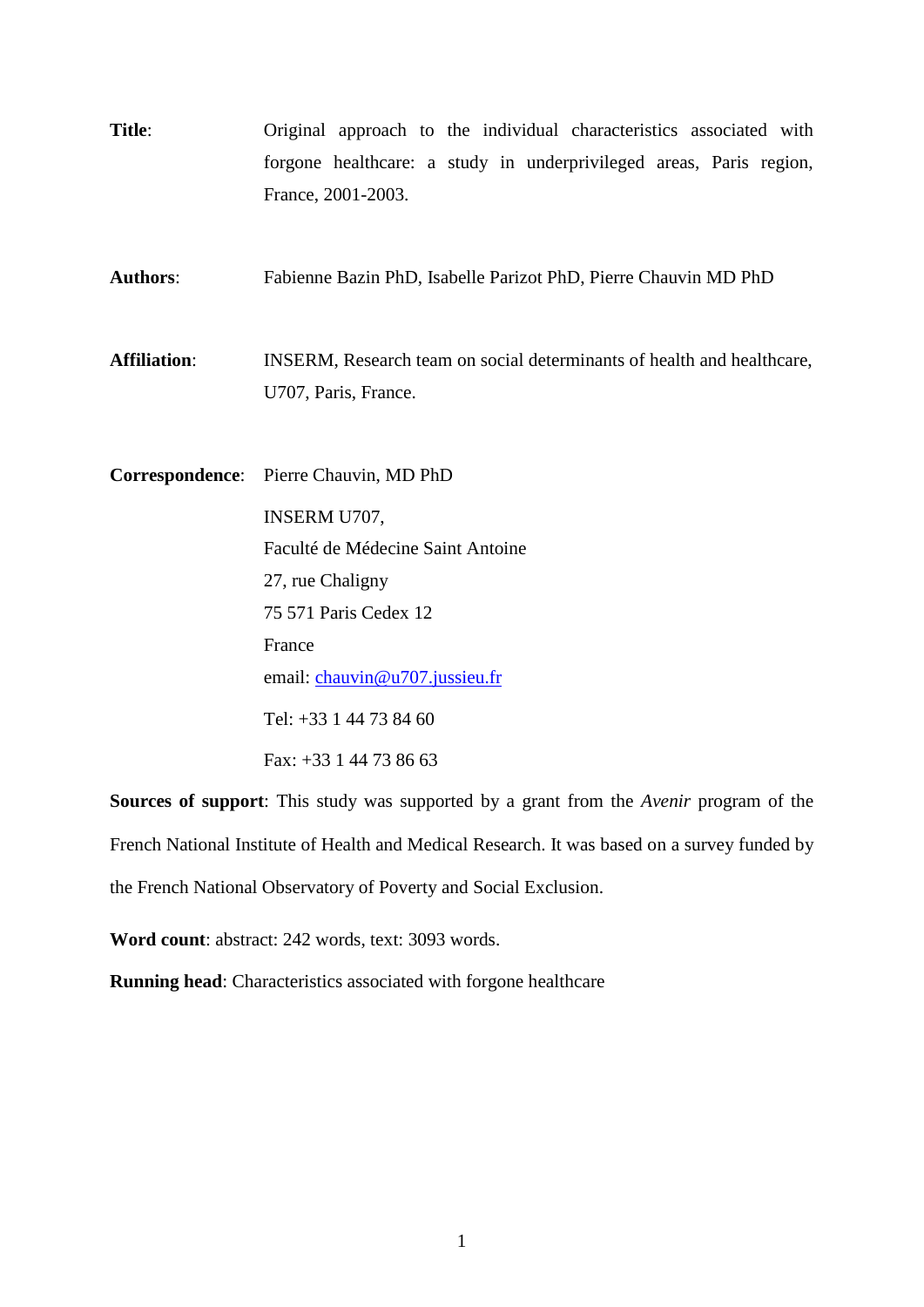#### **Abstract:**

#### **Background**

The social inequalities in health have endured or even worsened comparatively throughout different social groups since the 1990s. Our objective was to identify the individual characteristics (socio-economic status, living conditions, individuals" social integration, health beliefs, expectations and representation, and psychological characteristics) statistically associated with the fact of stating (or not) that healthcare had been forgone because of cost.

#### **Methods**

In this cross-sectional, multi-centre study we randomly selected a study sample from five underprivileged areas in the Paris region. A multiple logistic regression model was used to calculate the odds ratios (OR) and 95% CI. The validity of the model was assessed by goodness-of-fit tests (Pearson and deviance) and by the study of 100 bootstrap samples.

#### **Results**

After making adjustments for numerous individual socio-economic and health characteristics, we observed a higher occurrence of reported forgone healthcare among people who have had financial worries during adulthood ( $OR_{ves/no} = 5.47$  [1.44-20.75]), a life-course experience of physical, sexual or psychological abuse  $(OR_{yes/no} = 2.86 [1.40-5.84])$ ; who have experienced childhood difficulties  $(OR_{1/never\;difficulties} = 5.28 [1.81-15.39], OR_{2.4/never} = 7.62 [2.69-21.57],$  $OR_{\geq 4/\text{never}} = 8.57$  [2.39-30.80]); who have expressed a low degree of sickness orientation OR<sub>lows/high</sub> = 2.62 [1.33-5.14]), a high worry/concern about health  $OR_{\text{high/low}} = 2.71$  [1.33-5.50]) and a low self-esteem  $(OR_{\text{medium/high}} = 8.28 [1.44-47.64], OR_{\text{low/high}} = 16.44 [2.81-1.64]$ 96.24]).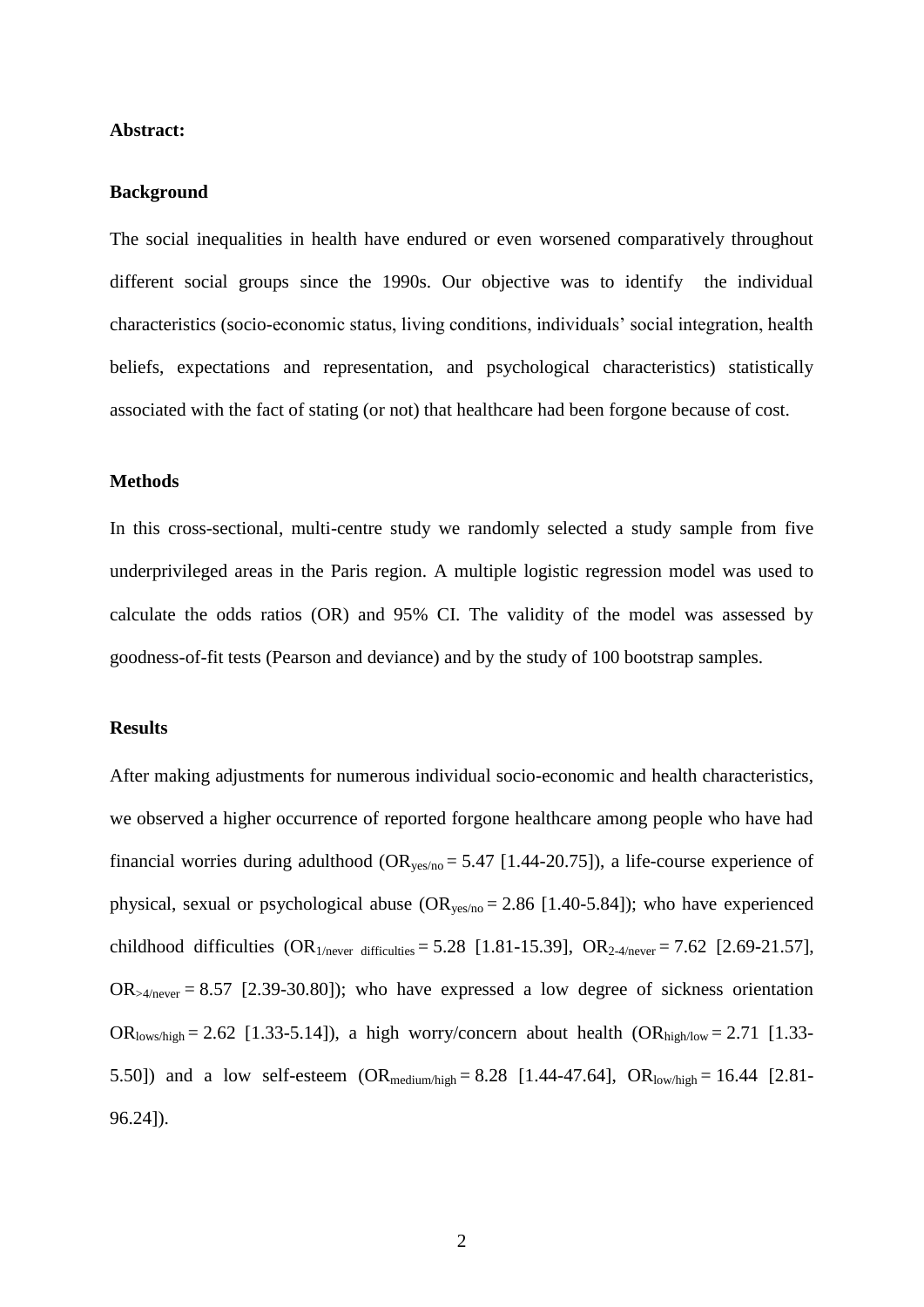### **Conclusion**

Aside from purely financial hurdles, other factors play a role in the non-use of healthcare services. Health policies mainly promoting equal financial access to healthcare have little chance of abating health inequalities.

## **Keywords**

Healthcare Access, Health Behaviour, Life Change Events, Logistic Models, Psychosocial Factors.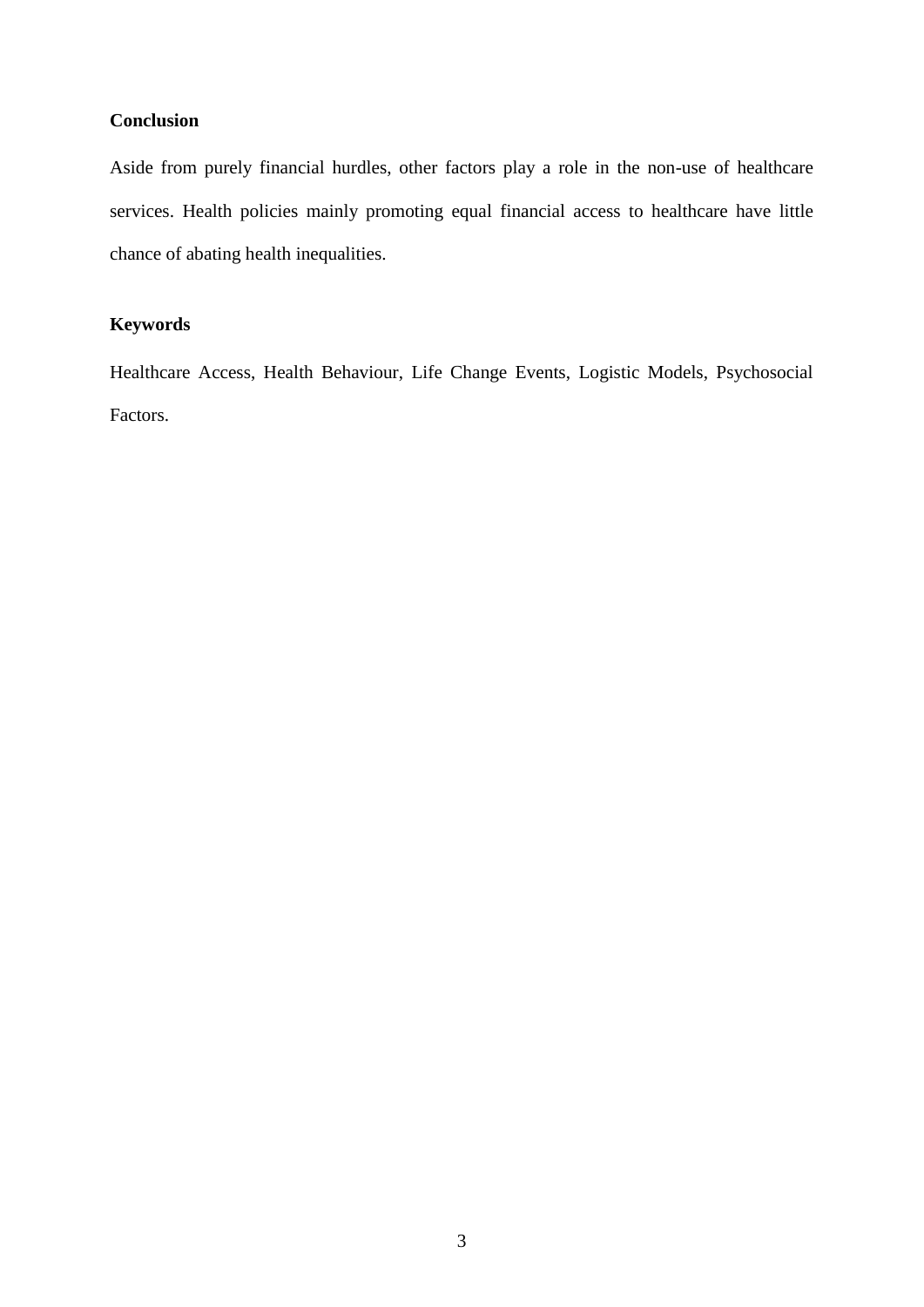## **Key-points**

- In France, despite a universal health insurance system, a substantial share of the population repeatedly states that they have forgone healthcare because they could not afford it.
- We aimed to identify individual characteristics associated with the fact of stating (or not) that healthcare has been forgone because of cost.
- Our results shows that forgoing healthcare because of cost is associated with lifestyle, social integration, social disruption, and psychological characteristics.
- Universal health insurance and fewer financial hurdles to healthcare are necessary but not sufficient requisites for achieving an equitable healthcare system.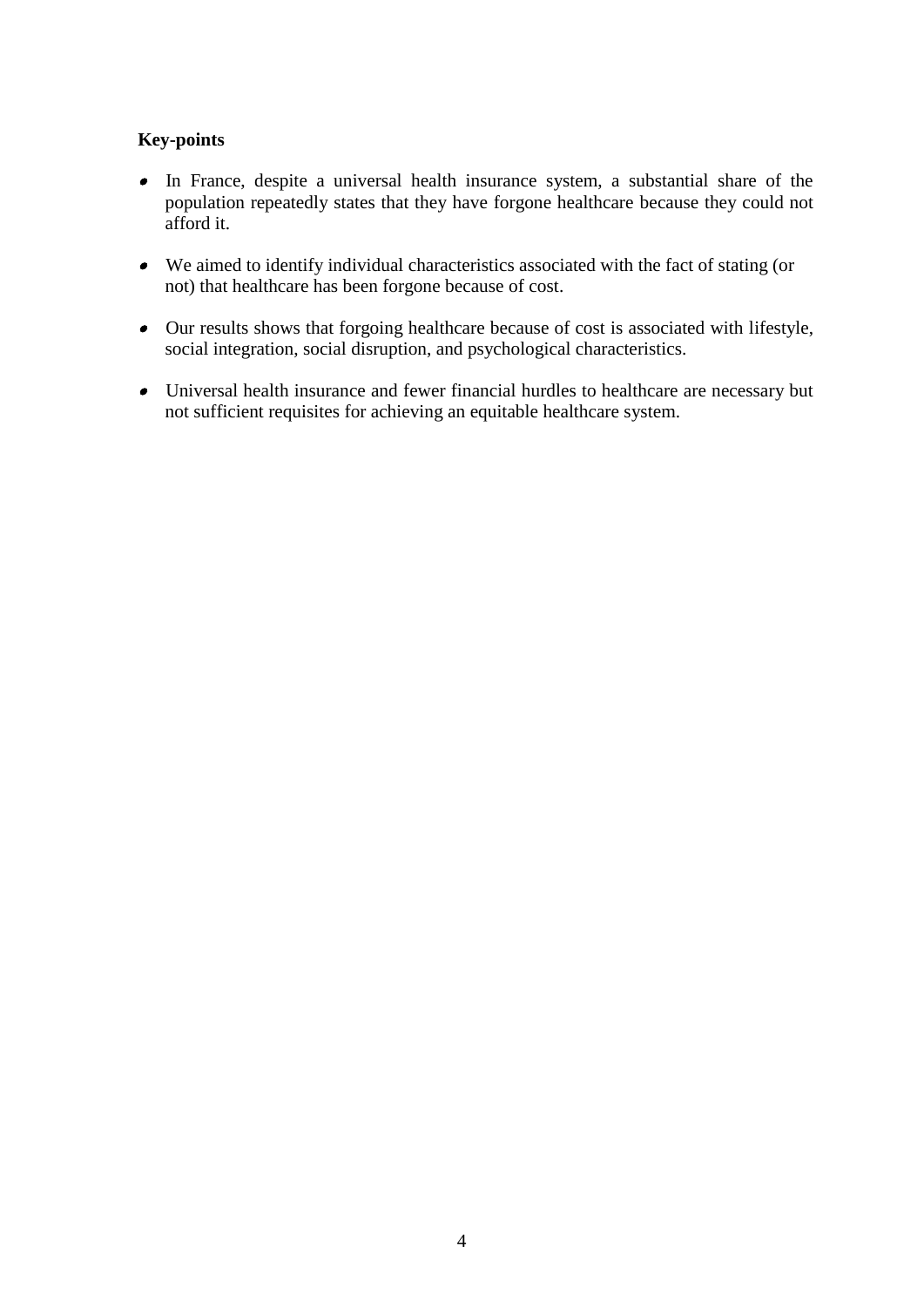**Original approach to the individual characteristics associated with forgone healthcare: a study in underprivileged areas, Paris region, France, 2001-2003.**

#### **Introduction**

It has been established that the social conditions of an individual"s life affect his or her health. In most industrialised countries, numerous studies have identified the existence of a link between individuals' health and their socio-economic situation.<sup>1-3</sup> Despite ongoing biomedical and technological advances over the past fifty years, the social inequalities in health have endured or even worsened comparatively throughout different social groups since the 1990s.<sup>4</sup> Merely describing the inequalities will not abate them. Importantly, they should be explained to gain a deeper insight into their underlying mechanisms. Most of the current research mainly addresses individuals" socio-economic characteristics (income, occupational status, socioeconomic group, educational level, composition of the family, type of housing, and so on)<sup>5-8</sup> and socio-demographic characteristics (gender, age, race and/or migration status). <sup>9</sup> The studies seldom explore the individual characteristics of integration and social disruptions (social support and social capital, personal disruptions during childhood or adulthood)<sup>10-14</sup> although a growing number of authors underscore the value of studying new determinants.<sup>15-17</sup> Some sociological and psychological study findings also highlight that considering characteristics such as self-esteem,<sup>18,19</sup> sense of coherence,<sup>20,21</sup> and self-efficacy<sup>22,23</sup> (called "psychological" characteristics in this paper although they also refer to social processes)<sup>24</sup> would be of some avail. Finally, many studies of health-belief models<sup>25</sup> show how health beliefs, expectations and perceptions differ from one social group to the next on the one hand, and how health beliefs have a decisive impact on health behaviours and the recourse to healthcare, on the other. Studies combining the different approaches for assessing the relative impact of the manifold determinants (socio-economic situation, living conditions, social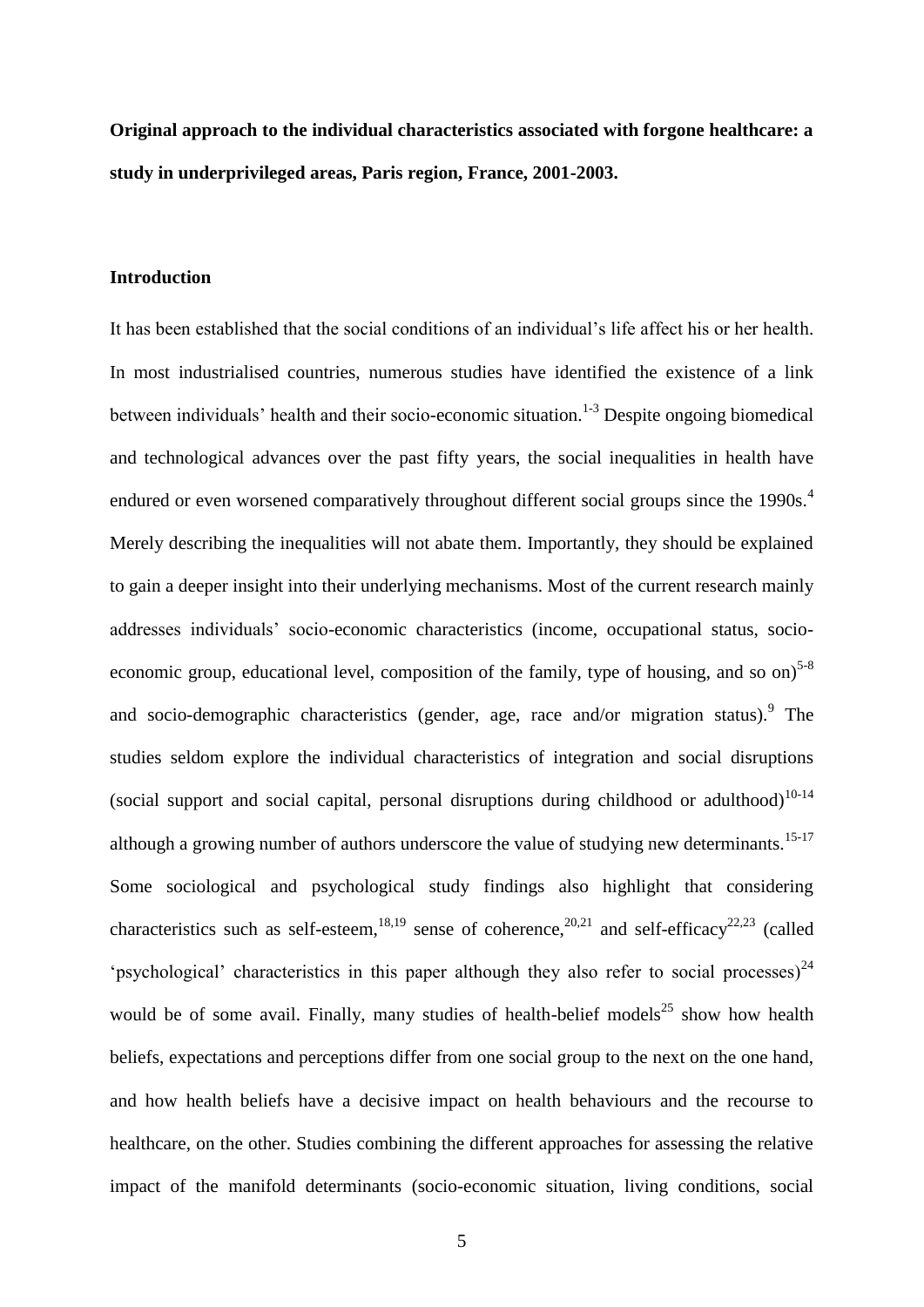integration, psychological characteristics, health beliefs and perceptions) and explaining the observed social differences in health outcomes (including the recourse to healthcare) are few in population-based studies.<sup>16,26</sup> And though France may seem emblematic in this area, such studies are singularly non-existent in France. For instance, France – a country where access to medical and surgical care is affordable for everyone - shows one of highest inequalities in mortality by occupational class in Western Europe.<sup>4,27,28</sup> In 2000, French public healthcare insurance was broadened to become the *Couverture maladie universelle*. The new system provides basic health insurance for everyone and free complementary insurance for the destitute. However, representative annual surveys of healthcare consumption show that a substantial share of the population states that, "they have forgone healthcare because they could not afford it." In 2000, nearly 24% of the respondents stated that they had forgone healthcare because they could not afford it at least once in their lifetime, and 15% stated they had done so in the year preceding the survey. The proportions vary substantially depending on age, gender and household size but also on income levels, occupational status and welfare coverage (with or without complementary health insurance supplementing basic national health coverage).<sup>29</sup> The proportions, which are constant over time (despite the gradual extension of the French national healthcare insurance), show that the mandatory, public French health insurance scheme (e.g. for dental care) does not enable people to clear the financial hurdles in full. This may also suggest that factors – i.e., the above-mentioned hurdles – other than purely financial hurdles underlie the statement (and perception) that healthcare has been forgone because of cost.

Accordingly, the purpose of our population-based study in some underprivileged areas in the Paris region was to identify the individual characteristics statistically associated with the fact of stating (or not) that healthcare had been forgone because of cost. We did so by studying socio-economic status and living conditions concurrently, as is usual, as well as the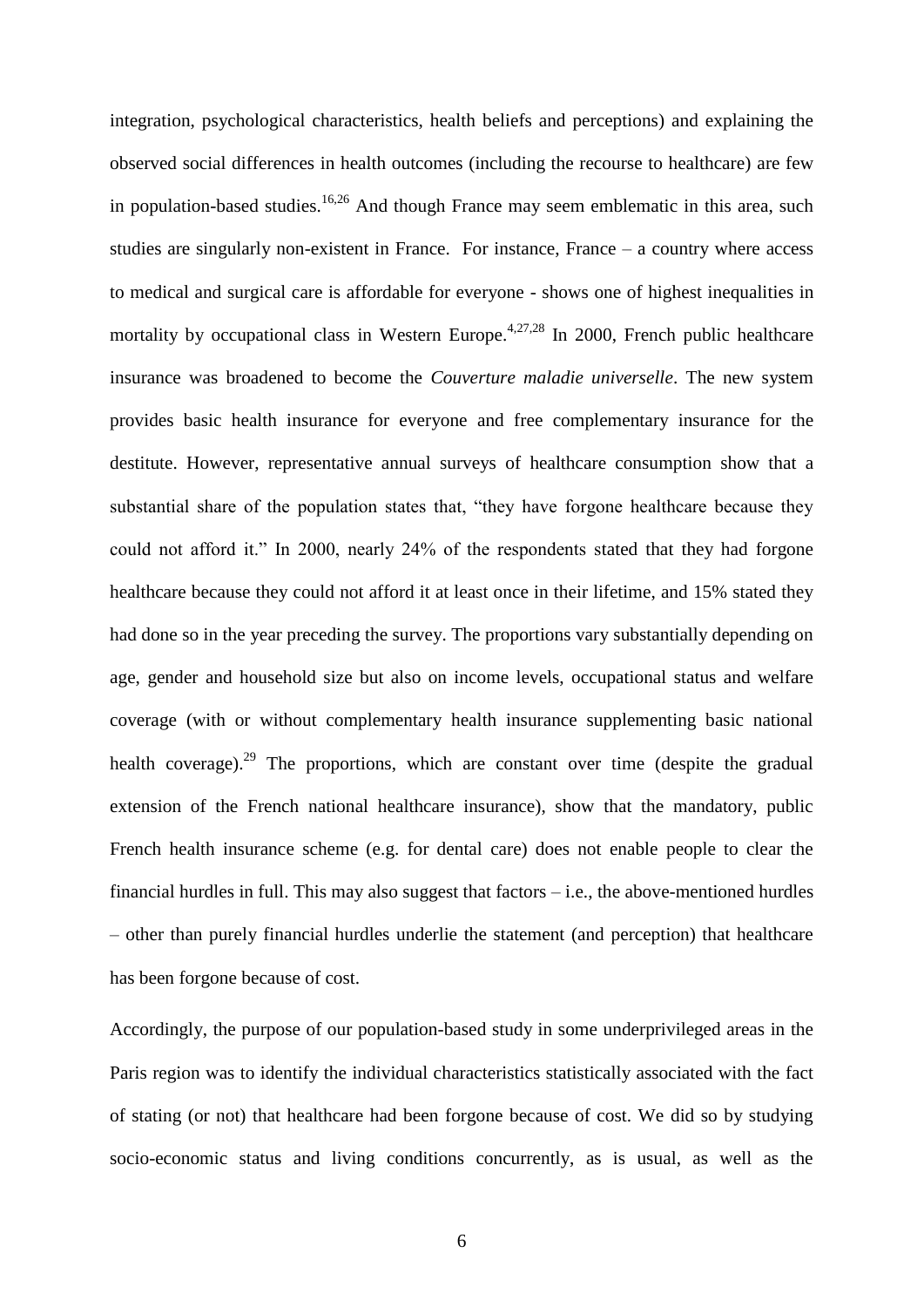individuals" social integration, health beliefs, expectations and representation, and some of their psychological characteristics.

#### **Material and methods**

Our study population was randomly selected from the general population living in five underprivileged areas. These areas are 5 of the 157 *Zones urbaines sensibles*, i.e., areas that French urban policy in Ile-de-France region has designated as sensitive urban areas based on 3 main criteria (ratio of inhabitants under 25 years of age, ratio of long-term unemployed people, and ratio of foreigners).<sup>30</sup> We randomly selected households from the population and then randomly chose 1 individual (18 to 75 years old) per household to put together a sample of 525 individuals from a total population of 50,000. Every non-respondent was replaced by another individual randomly selected in the same way. All told, 836 households were contacted since 27% of the eligible respondents refused to answer, 8% did not speak French and 2% could not answer for health reasons. Seven persons were not included in our analysis because they did not answer the question about forgone healthcare. We ended up with an analysed sample of 518 people.

Our questionnaire including both factual and subjective questions was administered to the respondents during face-to-face interviews at home. Demographic information included age, gender, nationality (current and at birth), and respondent"s intra-national and international migration history. Socio-economic variables included household size and structure; level of education; socio-economic group coded into low (working class, unskilled employees), medium (skilled employees, technicians) or high (engineers, senior executives, company managers)**;** occupational status (employees with a work contract, the unemployed with and without unemployment benefits, and other people); monthly income per household unit  $(HU)$ ;<sup>31</sup> financial worries during adulthood, and health insurance status.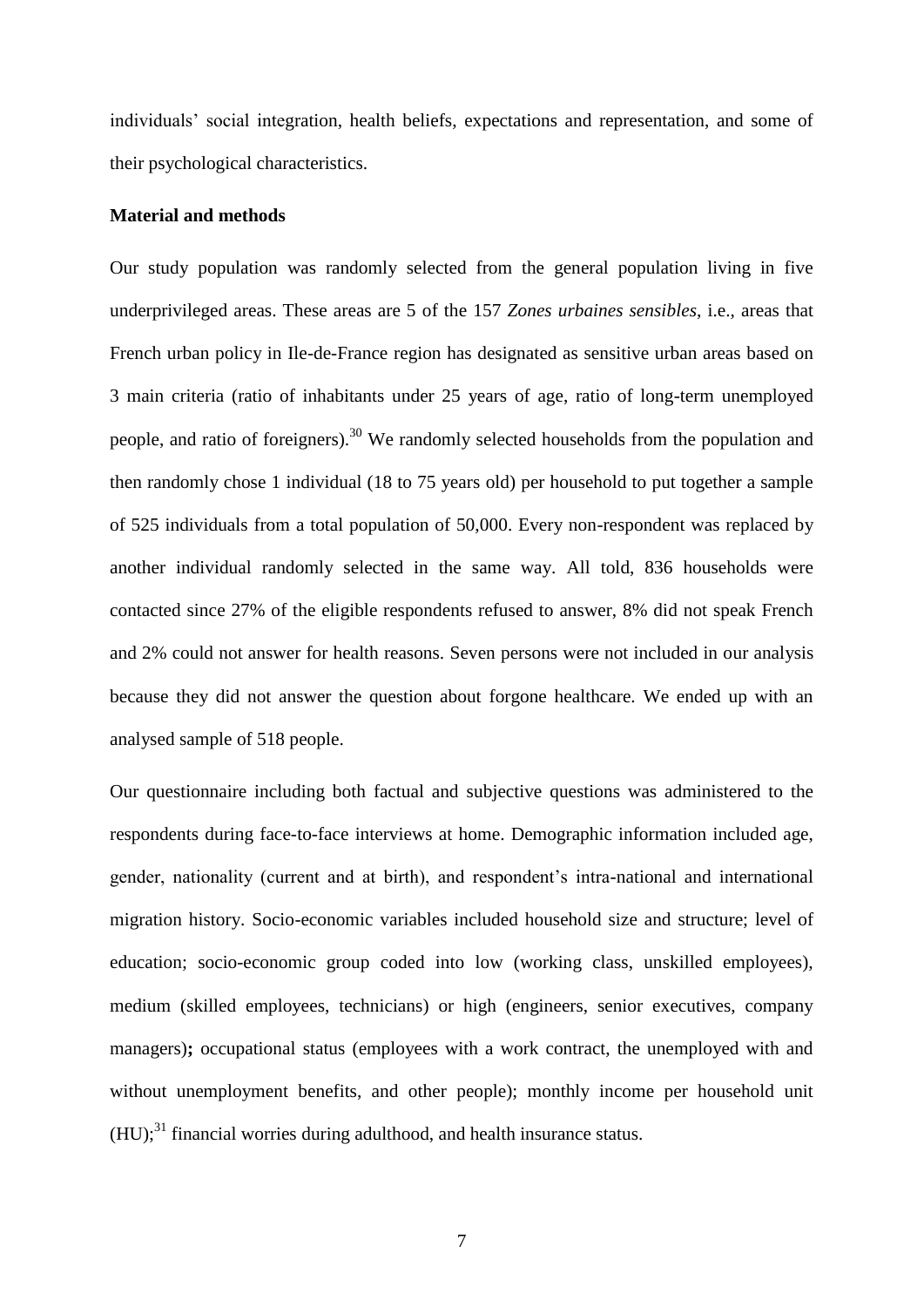For self-reported health, we defined a 'chronic disease status', i.e., people were asked whether they suffered (at the time of the interview) from any of the chronic diseases on a 33-item list, $32$  and then further dichotomised as 'yes' (at least one positive answer) or 'no'.

Social integration and social disruption variables included participation in social activities, religious affiliation and practices, feeling of loneliness, feeling of exclusion, experiences of discrimination, perceived stress, life-course experience of physical, sexual or psychological abuse, number of striking events during childhood and adulthood. The question on the feeling of isolation was graded according to a 10-point scale ranging from 1 (feeling of complete loneliness) to 10 (presence of many supportive people) and then dichotomised as 'high'  $(\leq 5)$ versus "low" (>= 5). Questions on striking events during childhood and adulthood were taken from a list of 20 and 12 items, respectively.<sup>33</sup> For our analysis, we retained respondents' money troubles, parents' disputes, run-ins with the law, family alcoholism, or serious relational problems with the family occurring before the age of 18; and run-ins with the law, heavy debts, children in institutions, alcohol or drug problems, or serious marital fights occurring after the age of 18.

Health perceptions included 5 items from the French translation of one question per subscale from the 33 statements in the Health Perceptions Questionnaire.<sup>34</sup> The question on resistance to illness was scored by the level of agreement with the following statement, "I seem to get sick a little easier than other people"; the question on prior health by, "I was so sick once that I thought I might die"; the question on health worry/concern by, "I worry about my health less than other people worry about their health" and by, "My health is a concern in my life"; and sickness orientation by, "I don't accept that sometimes I'm just going to be sick". All these items were further dichotomised as "yes" (strongly agree and agree) or "no" (strongly disagree and disagree). The question on the person"s health outlook was assessed by, "In the future, I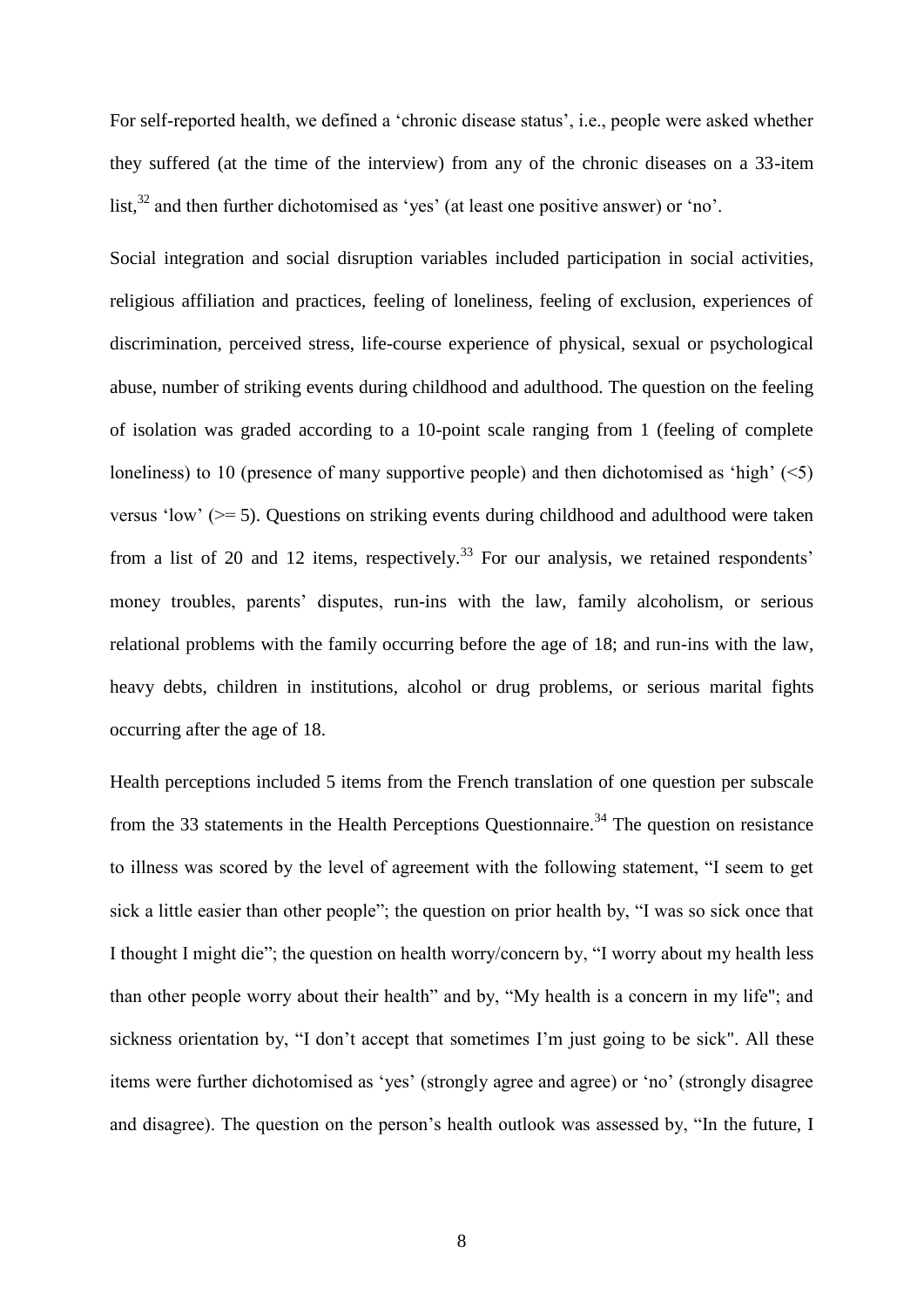expect to have better health"; and dichotomised as 'yes' (strongly agree) or 'no' (agree, strongly disagree or disagree).

Finally, people were questioned about three psychological characteristics: self-efficacy, selfesteem, and sense of coherence. We scored self-efficacy by adding up the points matching the level of agreement with the 2 following statements taken from the Schwarzer General Selfefficacy Scale,  $35$  "I can solve most problems if I invest the necessary effort" and "If I am in trouble, I can usually think of a solution". The score was dichotomised as "low" or "high". Similarly, we scored self-esteem based on responses to the following statements taken from the Rosenberg Scale,<sup>18</sup> "On the whole, I'm satisfied with myself", "I feel that I have a number of good qualities", "I am able to do things as well as most other people", "I certainly feel useless at times" and "I feel I do not have much to be proud of". The score was then broken down into 'high', 'medium' or 'low'. Third, two questions were used for determining a sense of coherence<sup>36</sup> additive score. They were, "Do you usually feel that your daily life is a source of personal satisfaction?" and "Do you usually feel that the things that happen to you in your daily life are hard to understand?" The score was broken down into 'high', 'medium', or 'low'.

Throughout our analysis, our outcome variable is the response (yes/no) to the question: "During your life, have you ever forgone healthcare because you could not afford it?", a question usually asked in the annual health consumption surveys conducted in France.<sup>29</sup>

We started by using logistic regression models to select potential covariates for forgone healthcare, after making adjustments for age, gender, household size, chronic disease status, health insurance status, income level, and occupation. We then included all the variables showing an univariate (adjusted) association with our dependant variable with a p value < 0.25 in the final multivariable regression model, and then we backward selected them.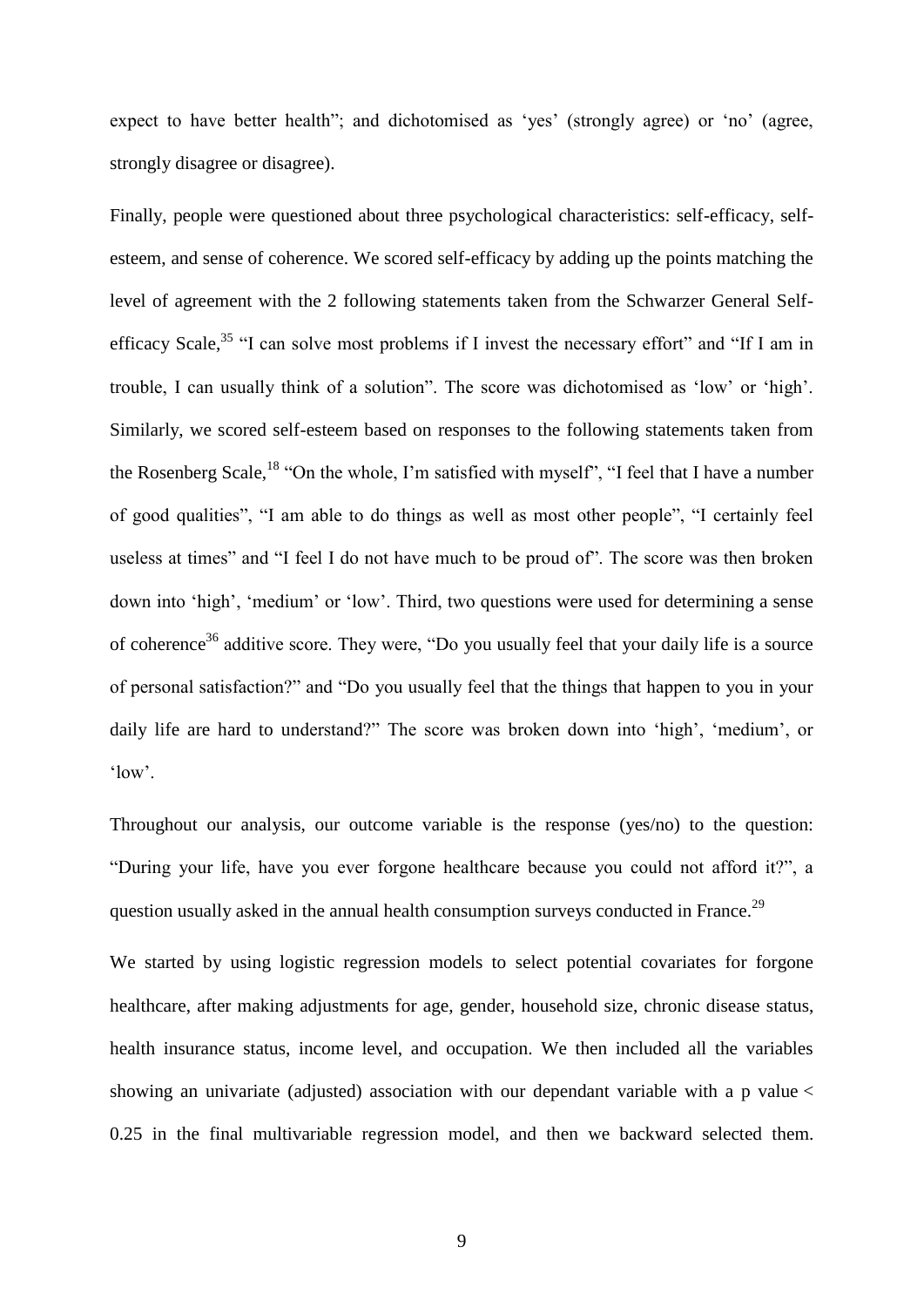Decisions concerning potential covariates for the model ( $p < 0.05$ ) were based on the Hosmer and Lemeshow approach.<sup>37</sup>

We calculated the generalised coefficient of determination  $(R^2)$  to assess the proportion of variance explained by the final model. We also calculated the Pearson chi-square  $(X^2_{\text{pearson}})$ test statistic (for a correctly specified model, the test divided by its degrees of freedom should be equal to 1).<sup>37</sup> To identify which observations did not fit the model, we calculated the degree to which the model increased when we withdrew individuals one after the other. Using this method, we were able to detect how many individuals (and with which characteristics) did contribute heavily to a disagreement between the observed data and the predicted values of the final fitted model.<sup>37</sup> Furthermore, the area under the receiver operating characteristic curve (AUC) was calculated to provide an additional, more easily interpretable criterion of our modelassessment]. Finally, we assessed the stability of our model by studying 100 bootstrap samples from our study population. Each sample was the same size as the population under study.<sup>38</sup> We did a backward selection of our covariates using logistic regression models fitted to each sample (adjusted systematically to the same 7 variables as above). We also calculated the frequency with which each co-variable was retained in the final 100 regression analysis.

#### **Results**

The breakdown of the study population was 44.2% men and 55.8% women; average age is at 36.7. In the study population, 51.3% were employed, 7.7% were unemployed welfarerecipients, 6.4% were unemployed non-welfare recipients, and 34.6% were in another situation (mainly students, retired workers, or female homemakers). The average monthly income was ¤624/HU: 42% were below the French poverty threshold (¤550/HU). Most of them (84.2%) had always had health insurance, 13.1% had health coverage at the time of the interview but stated not having any at least once in the past, and 2.7% had never been insured.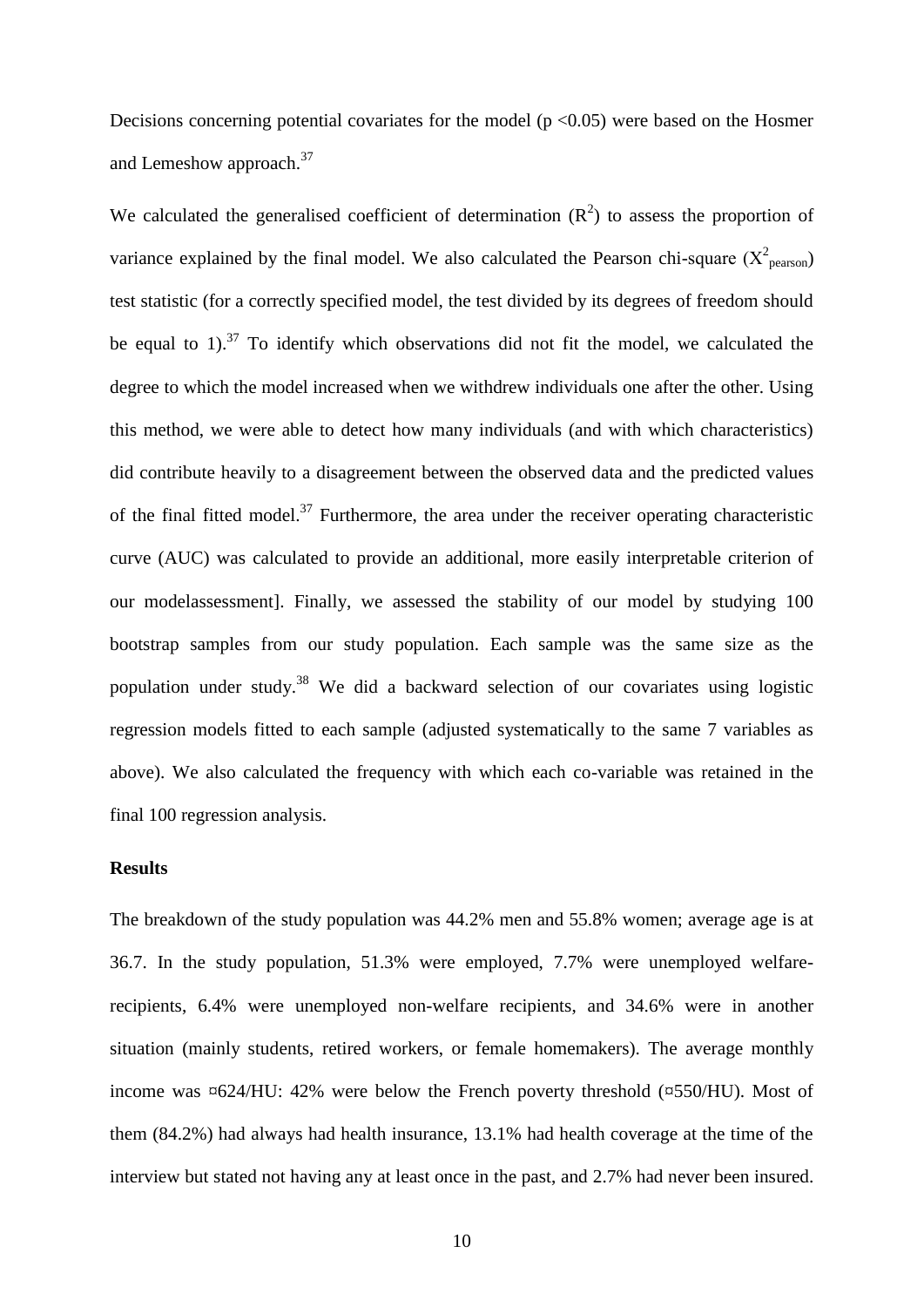At the time of interview, 39.4% stated they suffered from one or more chronic diseases. Finally, 13.7% reported having forgone healthcare because it was unaffordable (half of this number stated that the healthcare was for an emergency).

Table 1 shows a logistic regression model between our outcome variable and the usual socioeconomic factors observed in the general French population. Table 2 shows the association between our outcome and each of the studied covariables after they were adjusted to the variables in Table 1. Associations are significant with some lifestyle characteristics, some integration and disruption characteristics, some health perceptions, and some psychological characteristics.

Figure 1 presents the result of the multivariable analysis. Among the adjustment variables, only the income level was associated with our outcome  $OR_{\leq 550 \leq 550} = 2.58$  [1.23-5.43]). Our final model retained 6 individual variables statistically associated with our outcome. The variables were financial worries during adulthood, life-course experience of physical, sexual or psychological abuse, the number of striking events during childhood (with a dose-effect relationship), the sickness orientation, health worry/concern and finally one psychological characteristic (self-esteem). For this final model,  $R^2$  was equal to 0.23. This figure is much higher than the  $R^2$  computed for the model containing only adjustment variables (Table 1), which was 0.08. For the final model, the AUC was equal to 0.84 (which expresses a very good discrimination), 73.4% of our study population was well predicted by our model and  $X^{2}$ <sub>pearson</sub> was equal to 1.00. Figure 1 shows that very few individuals contributed heavily to a disagreement between the observed data and the predicted values of the final fitted model. In our 100 bootstrap samples, the 6 variables in our final model showed a frequency higher than 70% among the first seven that were the most frequently selected in the models. The 7 variables were in order of decreasing frequency: sickness orientation (96%), life-course experience of physical, sexual or psychological abuse (94%), number of striking events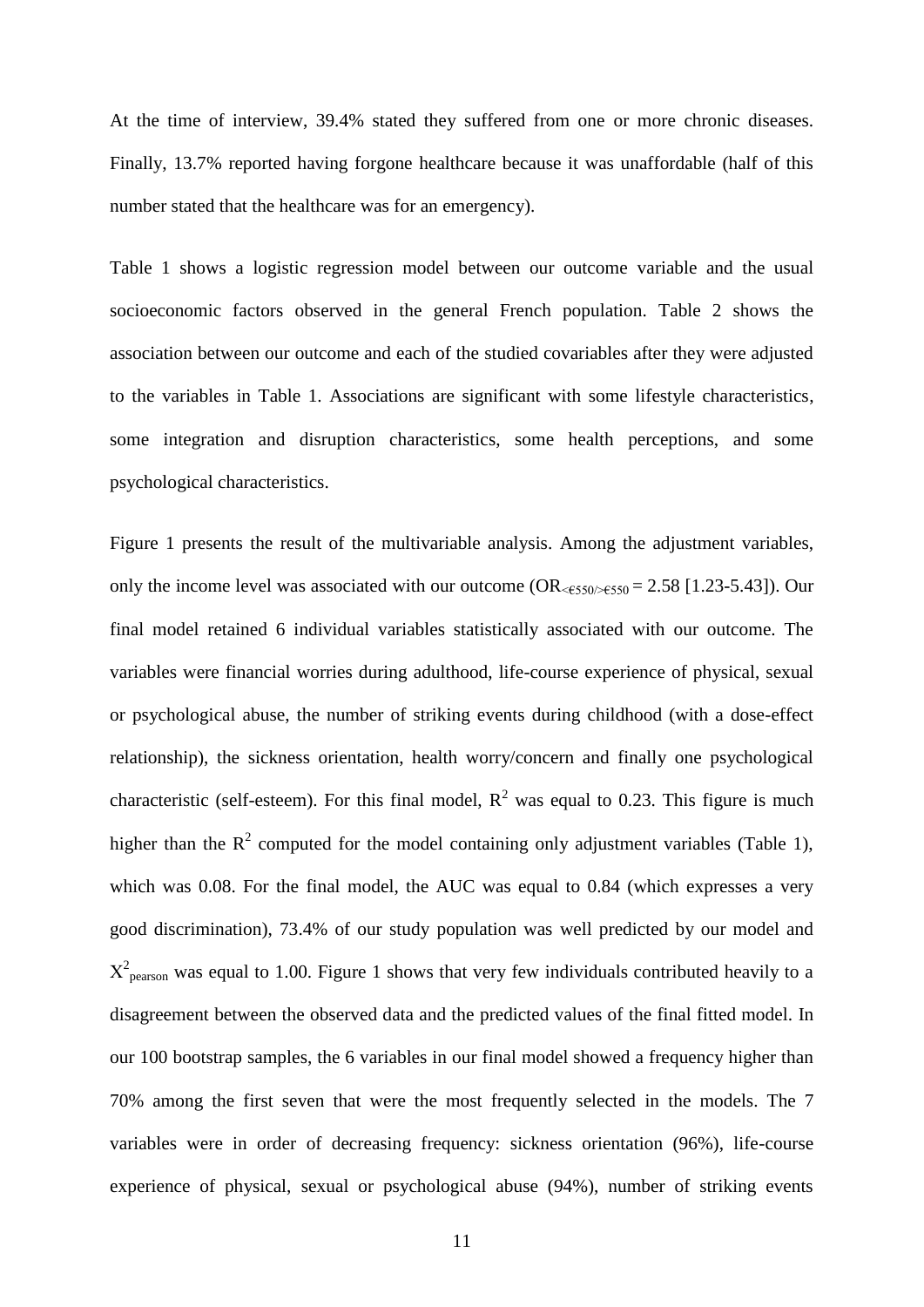during childhood (93%), self-esteem (86%), lifelong residents of France (82%), health concern (81%), and financial worries during adulthood (70%).

#### **Discussion**

Our results suggest that, at least in underprivileged areas in Paris region, forgoing healthcare because of cost is associated with lifestyle, social integration, social disruption characteristics, and psychological characteristics as well. After making adjustments for many individual demographic, health, and socio-economic characteristics, we found that the occurrence of reported forgone healthcare is higher among people who have had financial worries in adulthood, who have had a life course experience of physical, sexual or psychological abuse, who have experienced childhood difficulties, and who express a low degree of sickness orientation, a low self-esteem and/or a high worry/concern about health.

This study has four main limitations. First, our sample size was quite small, but our final model seems to be adequately fitted and robust, as shown by our complementary bootstrap analysis. Second, our random sample is only representative of the 5 areas where the study was conducted and further studies are needed to estimate the role of psychological characteristics in the general (and more socially mixed) population. Third, non-French speakers could not be interviewed due to a lack of translators. So, a small proportion of the study population was not included. Finally, our multivariable model explains only a limited fraction of the variance  $(R^2=0.23)$ , but this limitation is not uncommon when modelling social and behavioural variables.39,40

Our outcome variable – forgoing healthcare because it is unaffordable – is a standard question in the annual health consumption studies in France.<sup>29</sup> When there is only one question on this subject, respondents' answer is very global encompassing both temporality (since the question pertained to the whole life course of the individuals, we adjusted our model to the respondents' ages) and meaning. Indeed, we did not have any data on the detailed occasions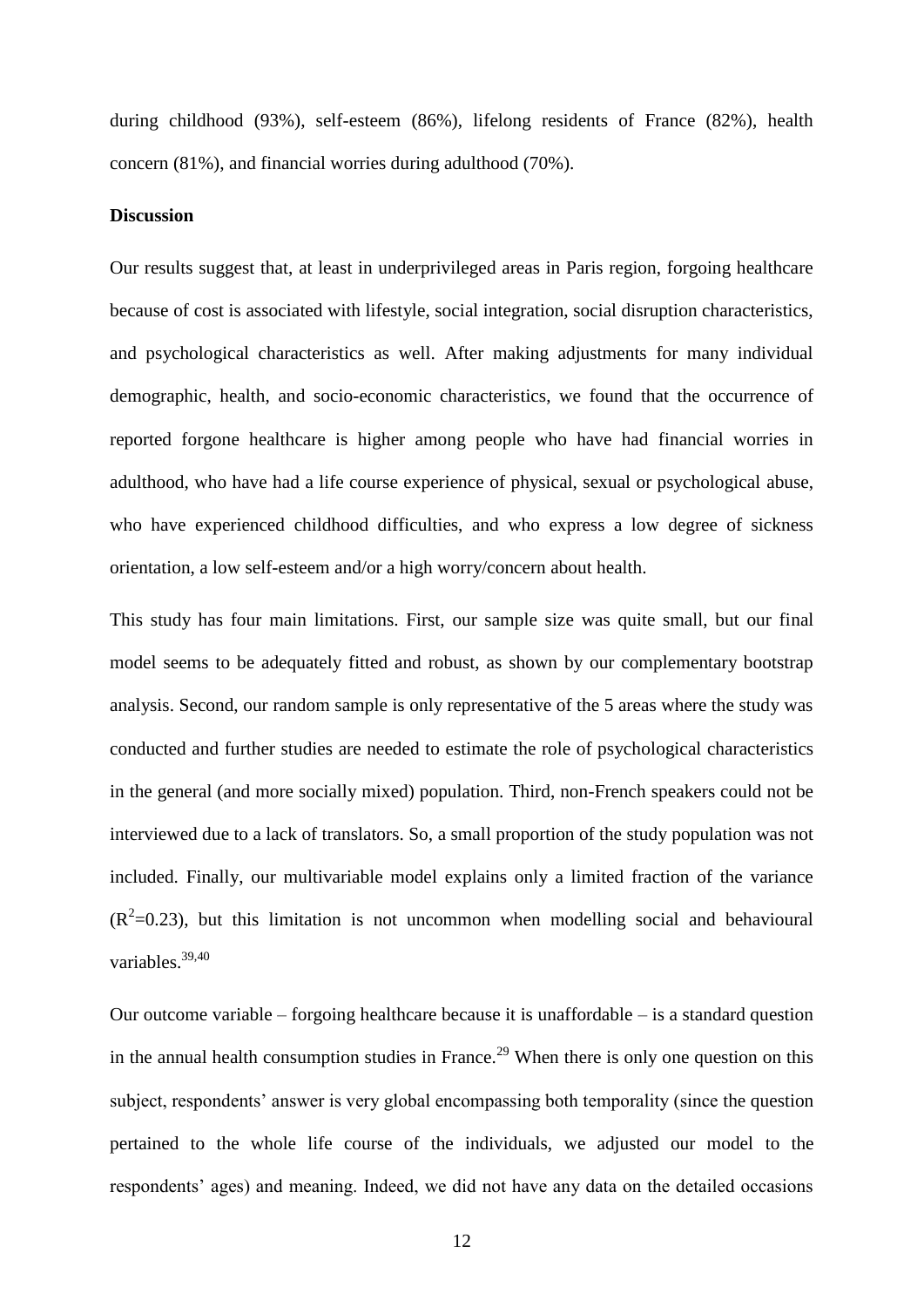when healthcare was forgone (e.g. medications, dental care, medical consultations, etc.). We only knew that 50% of the respondents felt that the care they had forgone was for an emergency". Actually, the question on forgoing healthcare because of cost may measure more than a mere perceived financial hurdle. It may also assess a feeling of frustration stemming from the medical care the individuals would like to receive and the care they actually get. Accordingly, among people with similar incomes and health statuses, some think they have forgone healthcare and others do not, depending on their level of expectation of care and treatments.

Indeed, our results show that perceptions of financial worries seem to have a greater impact  $(OR_{financial}$  worries/never = 5.47[1.44-20.75]) than income level. Thus, our study reveals that beyond the objective socio-economic gradient (income), it is important to consider the perceived socio-economic gradient. Furthermore, people who can"t stand illness, albeit benign, stated more often than others that they forgo healthcare because of cost. One would assume that these people"s sickness orientation incurs behaviours of (high) healthcare consumption. Once could further assume that, with the same income and health coverage, they would be more likely to experience frustration (as per the above-mentioned meaning we ascribed to the studied outcome).

The observed association between forgone healthcare and self-esteem may be interpreted in several different ways. One the one hand, the loss of self-esteem may be associated with a disregard for one's own welfare in general and hence a neglect to devote any resources (including funds) to medical care. On the other hand, the loss of self-esteem may bring on other cognitive disorders, apathy or even depressive disorders, and a deterioration of mental health,<sup>41</sup> hence an increased feeling of a need for healthcare concurrent with a certain 'inertia' that might be expressed – or reinterpreted – as forgoing healthcare because of cost. Lastly, the association may also work in reverse, i.e., forgoing healthcare because it is unaffordable may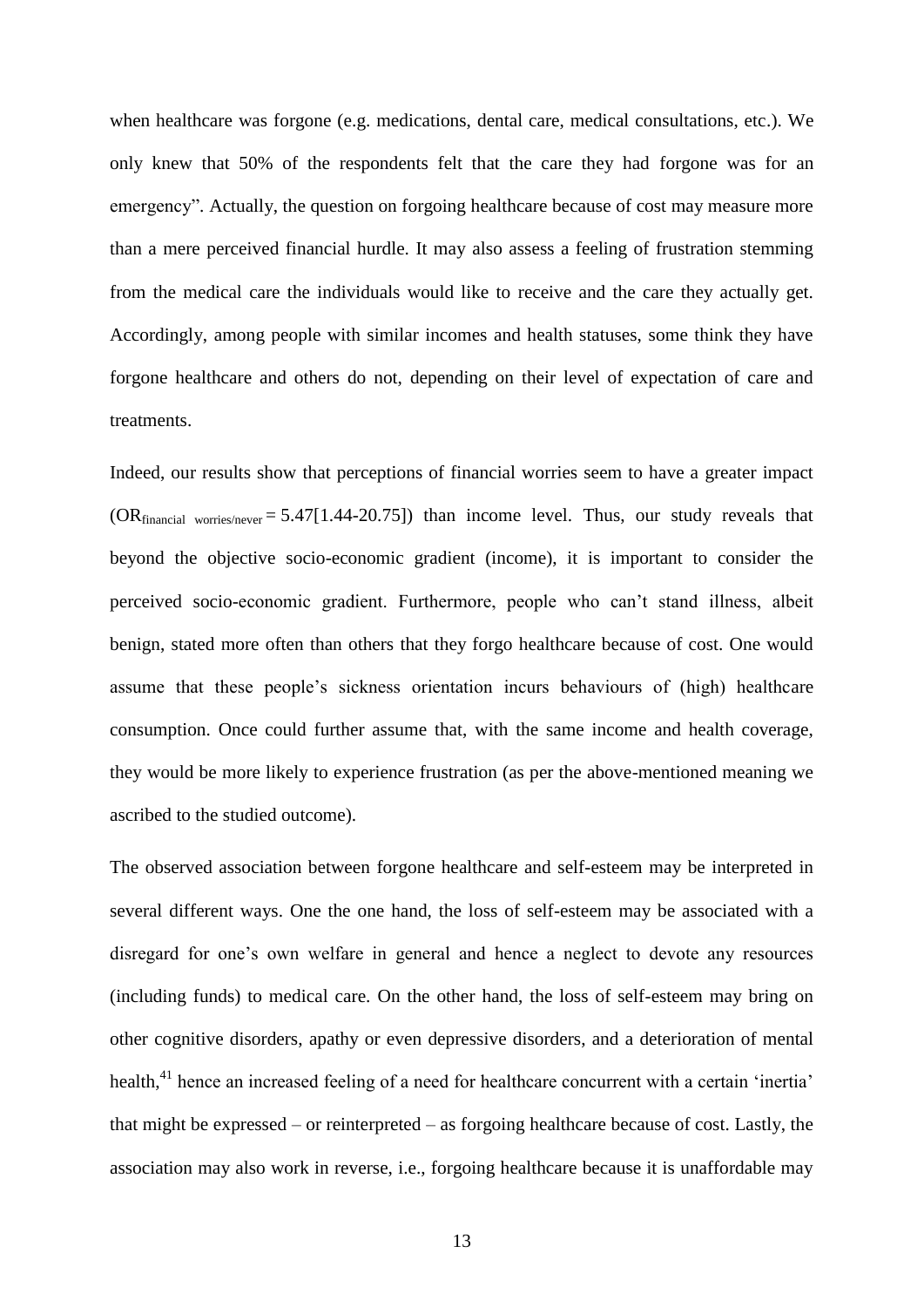be a significant stage (the impossibility of coping with certain basic needs) for an individual in his/her process of social precariousness or even social disaffiliation; a stage that entails a loss of self-esteem.<sup>42,43</sup>

As for the descriptions found in the literature, our results show that a broader approach to health determinants may be particularly useful for a better understanding of the social inequalities of healthcare observed in industrialised countries, including in the Western Europe countries, which provide their populations with universal health coverage. Following other authors, our results suggest that the observed socio-economic gradients in healthcare utilisation are more the results than the causes of other social inequalities in health. Although our study (because of its both observational and cross sectional design) does not allow us to conclude in terms of causality, it does suggest that events during childhood and life-course experiences as well as health beliefs and expectations (which are also socially constructed and determined) may be among the many causal pathways for the gradients observed.<sup>44</sup>

From the standpoint of both public health and health policies, our results show that universal health insurance and fewer financial hurdles to healthcare are necessary but not sufficient requisites for achieving an equitable healthcare system.<sup>45-48</sup> Our results expressly suggest that health is a concern that varies according to the social group and that it does so to a greater extent than usually expected and considered by health policy decision-makers and health professionals. Consequently, health policies mainly promoting equal financial access to healthcare have little chance of abating health inequalities if they are not supplemented by programmes (e.g. outreach care services) and discretionary local policies tailored to the needs of those with poor health concern.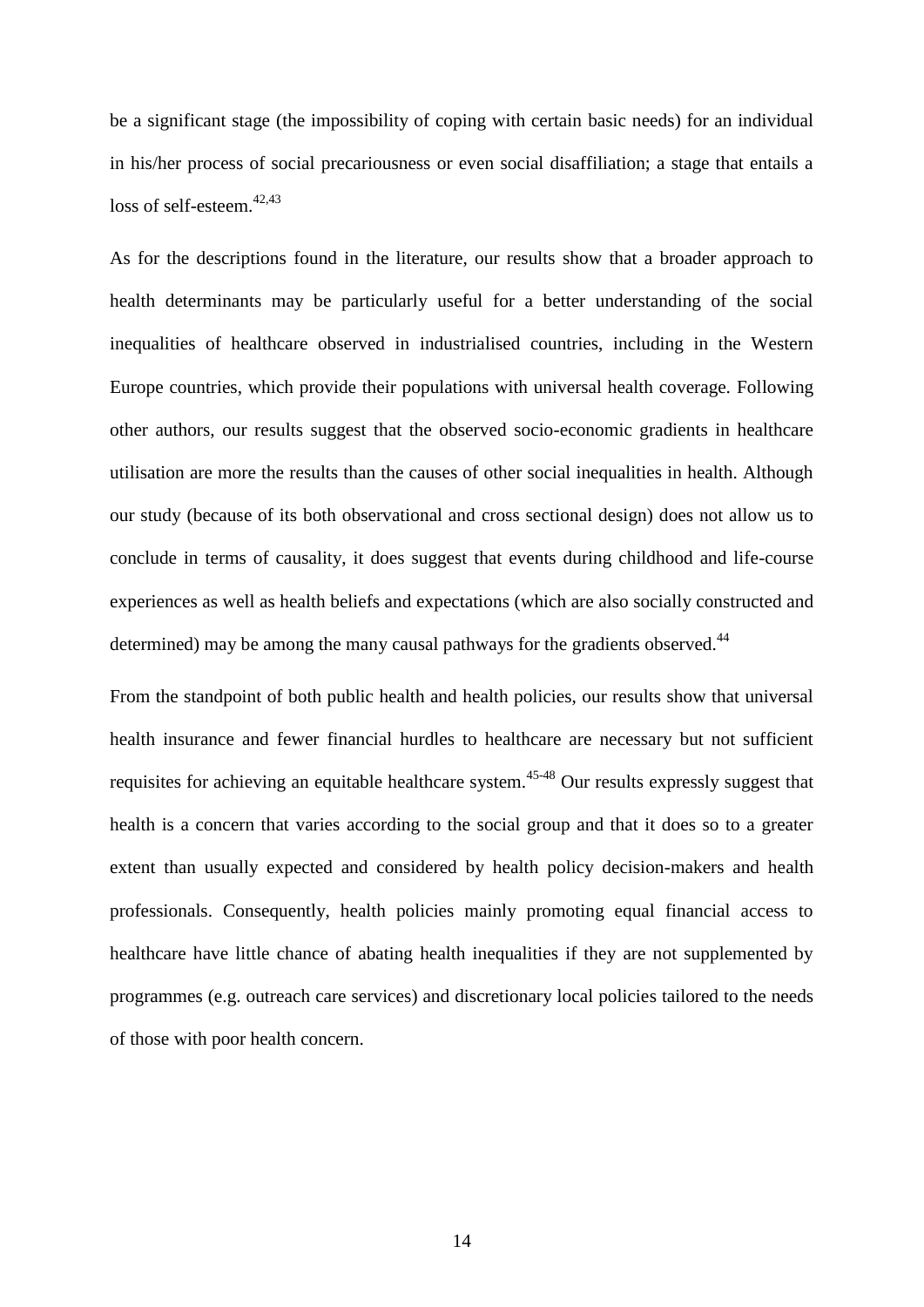# **Acknowledgements**

This study was supported by grants from the *'Avenir'* program of the French National Institute of Health and Medical Research. It was based on a survey funded by the French National Observatory of Poverty and Social Exclusion.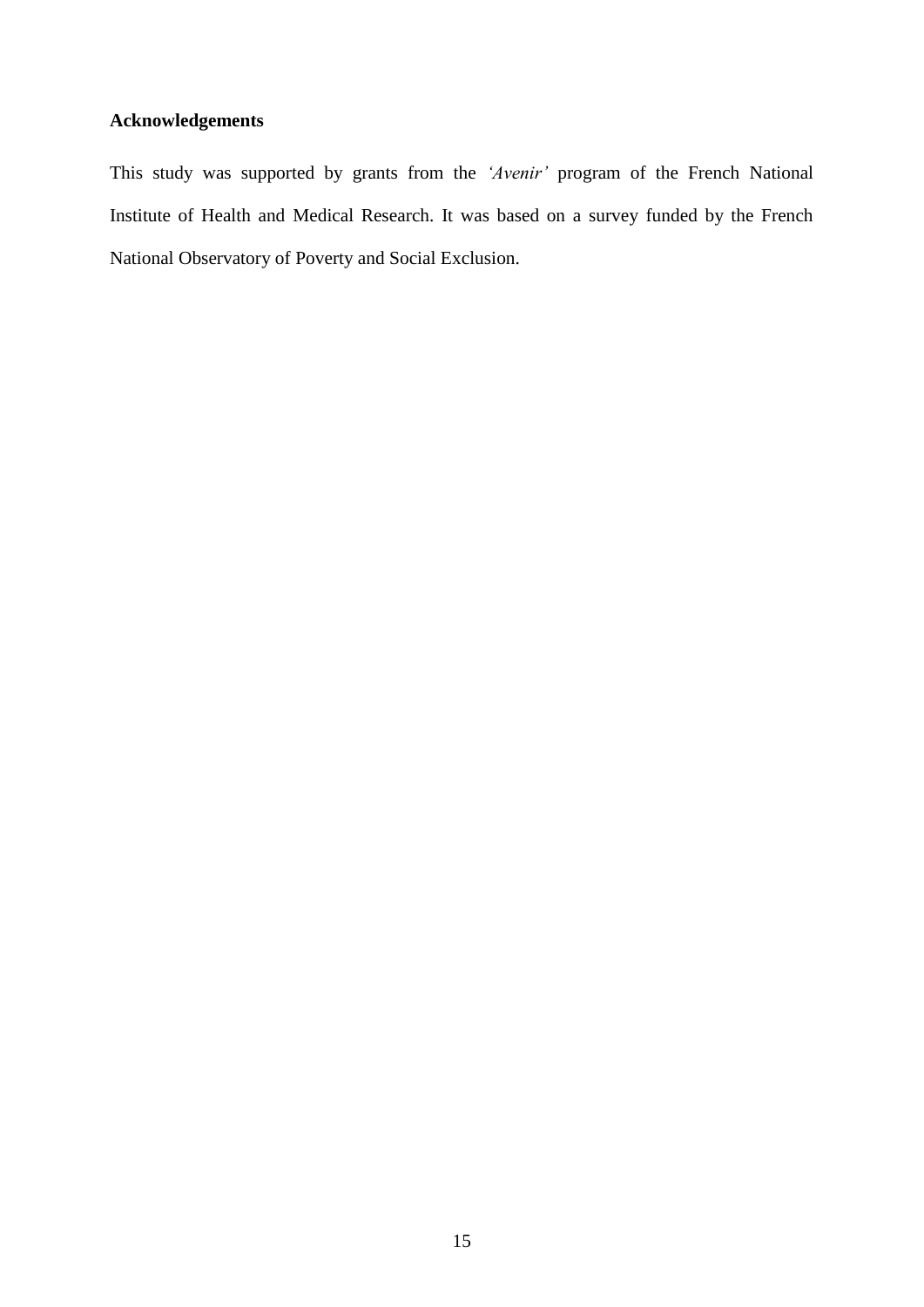#### **References**

- 1. Whitehead M, Townsend P, Davidson N, Davidsen N, eds. *Inequalities in Health: Black Report*. London: Penguin Books 1992.
- 2. Davey Smith G, ed. *Health inequalities*. Bristol: The Policy Press 2003.
- 3. Leclerc A, Fassin D, Grandjean H, Kaminski M, Lang T, eds. *Les inégalités sociales de santé*. Paris: La Découverte 2000.
- 4. Mackenbach JP, Kunst AE, Cavelaars AE, Groenhof F, Geurts JJ. Socioeconomic inequalities in morbidity and mortality in western Europe. The EU Working Group on Socioeconomic Inequalities in Health. *Lancet* 1997; **349**: 1655-9.
- 5. Houweling TA, Kunst AE, Mackenbach JP. World Health Report 2000: inequality index and socioeconomic inequalities in mortality. *Lancet* 2001; **357**: 1671-2.
- 6. Bartley M, Owen C. Relation between socioeconomic status, employment, and health during economic change, 1973-93. *BMJ* 1996; **313**: 445-9.
- 7. Dunn JR. Housing and inequalities in health: a study of socioeconomic dimensions of housing and self reported health from a survey of Vancouver residents. *J Epidemiol Community Health* 2002; **56**: 671-81.
- 8. Krieger J, Higgins DL. Housing and health: time again for public health action. *Am J Public Health* 2002; **92**: 758-68.
- 9. Cooper H. Investigating socio-economic explanations for gender and ethnic inequalities in health. *Soc Sci Med* 2002; **54**: 693-706.
- 10. Berkman L, Glass T. Social networks as predictors of ischemic heart disease, cancer, stroke and hypertension: incidence, survival and mortality. In: Berkman L, Kawachi I, eds. *Social Epidemiology*. New York: Oxford University Press 2000: 137-173.
- 11. Vogt TM, Mullooly JP, Ernst D, Pope CR, Hollis JF. Social networks as predictors of ischemic heart disease, cancer, stroke and hypertension: incidence, survival and mortality. *J Clin Epidemiol* 1992; **45**: 659-66.
- 12. Franks P, Campbell TL, Shields CG. Social relationships and health: the relative roles of family functioning and social support. *Soc Sci Med* 1992; **34**: 779-88.
- 13. Balfour JL, Kaplan GA. Neighborhood environment and loss of physical function in older adults: evidence from the Alameda County Study. *Am J Epidemiol* 2002; **155**: 507- 15.
- 14. Marmot MG, Bosma H, Hemingway H, Brunner E, Stansfeld S. Contribution of job control and other risk factors to social variations in coronary heart disease incidence. *Lancet* 1997; **350**: 235-9.
- 15. Krieger N. Commentary: Society, biology and the logic of social epidemiology. *Int J Epidemiol* 2001; **30**: 44-6.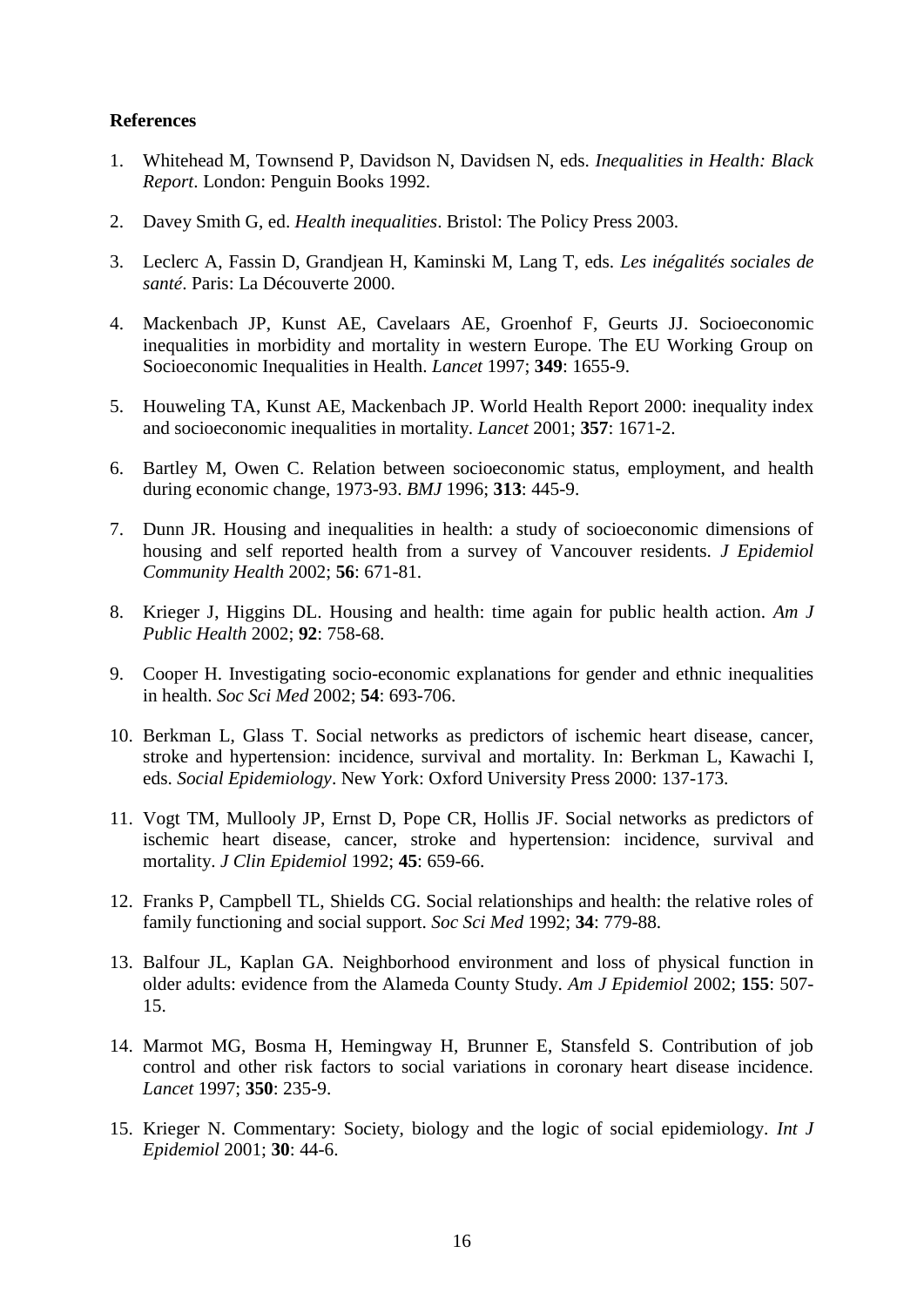- 16. Marmot M, Ryff CD, Bumpass LL, Shipley M, Marks NF. Social inequalities in health: next questions and converging evidence. *Soc Sci Med* 1997; **44**: 901-10.
- 17. Macdonald K. Commentary: Social epidemiology. A way? *Int J Epidemiol* 2002; **30**: 46- 47.
- 18. Rosenberg M. *Society and the Adolescent Self-Image*. New Jersey: Princeton University Press 1965.
- 19. Blascovich J, Tomaka J. Measures of self-esteem. *In*: Robinson JP, Shaver PR, Wrightsman LS, eds. *Measures of personality and social psychological attitudes*. Ann Arbor: Institute for Social Research 1993: 115-160.
- 20. Antonovsky A. The structure and properties of the sense of coherence scale. *Soc Sci Med*  1993; **36**: 725-33.
- 21. Lundberg O. Childhood conditions, sense of coherence, social class and adult ill health: exploring their theoretical and empirical relations. *Soc Sci Med* 1997; **44**: 821-31.
- 22. Bandura A. Self-efficacy: toward a unifying theory of behavioural change. *Psychol Rev* 1977; **84**: 191-215.
- 23. Schwarzer R, Fuchs R. Self-efficacy and health behaviour. In: Conner M, Norman P, eds. *Predicting health behaviour: Research and practice with social cognition models*. Buckingham: Open University Health 1996: 163-196.
- 24. Martikainen P, Bartley M, Lahelma E. Psychosocial determinants of health in social epidemiology. *Int J Epidemiol* 2002; **31**: 1091-3.
- 25. Janz NK, Becker MH. The Health Belief Model: a decade later. *Health Educ Q* 1984; **11**: 1-47.
- 26. Adler NE, Boyce WT, Chesney MA, Folkman S, Syme SL. Socioeconomic inequalities in health. No easy solution. *JAMA* 1993; **269**: 3140-5.
- 27. Kunst AE, Mackenbach JP. International variation in the size of mortality differences associated with occupational status. *Int J Epidemiol* 1994; **23**: 742-50.
- 28. Marmot M, Bobak M. International comparators and poverty and health in Europe. *BMJ* 2000; **321**: 1124-8.
- 29. Auvray L, Dumesnil S, Le Fur P. Renoncement à des soins pour motifs financiers. In: Auvray L, Dumesnil S, Le Fur P. *Santé, soins et protection sociale en 2000*. Paris: CREDES 2001: 147-153.
- 30. Estebe P. Instruments et fondements de la géographie prioritaire de la politique de la ville (1982-1996). *Rev Fr Aff Soc* 2001; **3**: 2-13.
- 31. *Principles and Recommendations for Population and Housing Censuses, revision 1*. New York: United Nations 1998.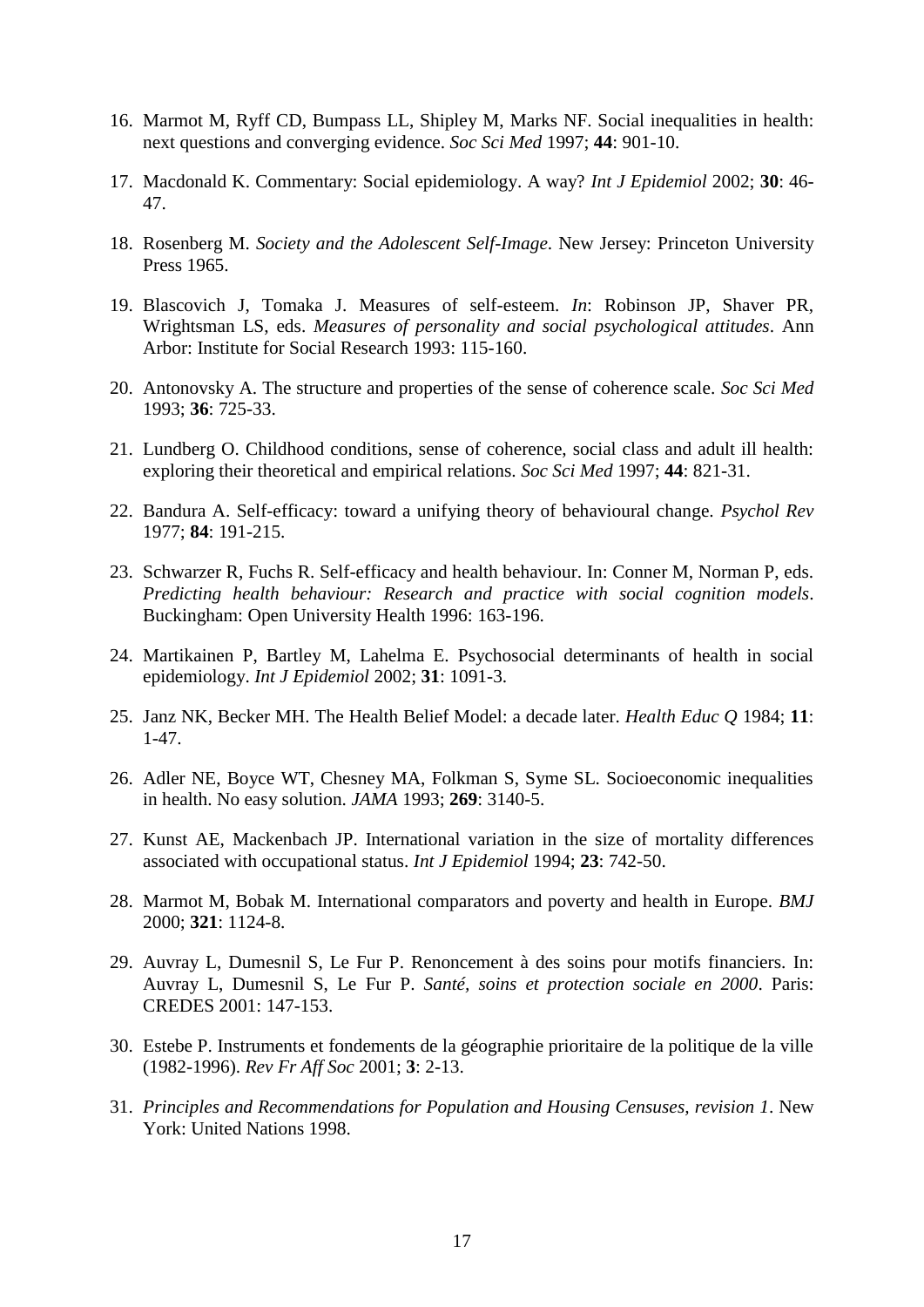- 32. Auvray L, Dumesnil S, Le Fur P. Les maladies et les troubles de santé déclarés en 2000. In: Auvray L, Dumesnil S, Le Fur P. *Santé, soins, et protection sociale en 2000*. Paris: CREDES 2001: 49-86.
- 33. Menahem G, Bantman P. Evenements de la jeunesse, trajectoires de vie et troubles de l'existence à l'âge adulte. *In*: Bouchayer F, *ed*. *Trajectoires sociales et inégalités : Recherches sur les conditions de vie*. Ramonville Saint-Agne: Erès 1994: 65-90.
- 34. Ware JE. The Health Perceptions Questionnaire. In: McDowell I, Newell C, eds. *Measuring Health*. Oxford: Oxford University press 1976: 219-225.
- 35. Schwarzer R. *Self-efficacy: Through control of action*. Washington: Hemisphere 1992.
- 36. Lundberg O, Nyström-Peck M. A simplified way of measuring sense of coherence. *Eur J Public Health* 1995; **5**: 56-59.
- 37. Hosmer D, Lemeshow S. *Applied logistic regression*. New York: Wiley Interscience 1990.
- 38. Efron B, Tibshirani R. *An introduction to the bootstrap*. New York: Chapman and Hall 1993.
- 39. Mechanic D. Correlates of physician utilization: why do major multivariate studies of physician utilization find trivial psychosocial and organization effects? *J Health Soc Behav* 1979; **20**: 387-396.
- 40. Monge-Rojas R, Nunez HP, Garita C, Chen-Mok M. Psychosocial aspects of Costa Rican adolescents' eating and physical activity patterns. *J Adolesc Health* 2002; **31**:212-9.
- 41. Schroevers MJ, Ranchor AV, Sanderman R. The role of social support and self-esteem in the presence and course of depressive symptoms: a comparison of cancer patients and individuals from the general population. *Soc Sci Med* 2003; **57**: 375-85.
- 42. Bartley M. Unemployment and ill health: understanding the relationship. *J Epidemiol Community Health* 1994; **48**: :333-7.
- 43. Siegrist J. Place, social exchange and health: proposed sociological framework. *Soc Sci Med* 2000; **51**: 1283-93.
- 44. Wadsworth ME. Health inequalities in the life course perspective. *Soc Sci Med* 1997; **44**: 859-69.
- 45. Calman KC. Equity, poverty and health for all. *BMJ* 1997; **314**: 1187-91.
- 46. Bloom G, McIntyre D. Towards equity in health in an unequal society. *Soc Sci Med* 1998; **47**: 1529-38.
- 47. Andrulis DP. Access to care is the centrepiece in the elimination of socioeconomic disparities in health. *Ann Intern Med* 1998; **129**: 412-6.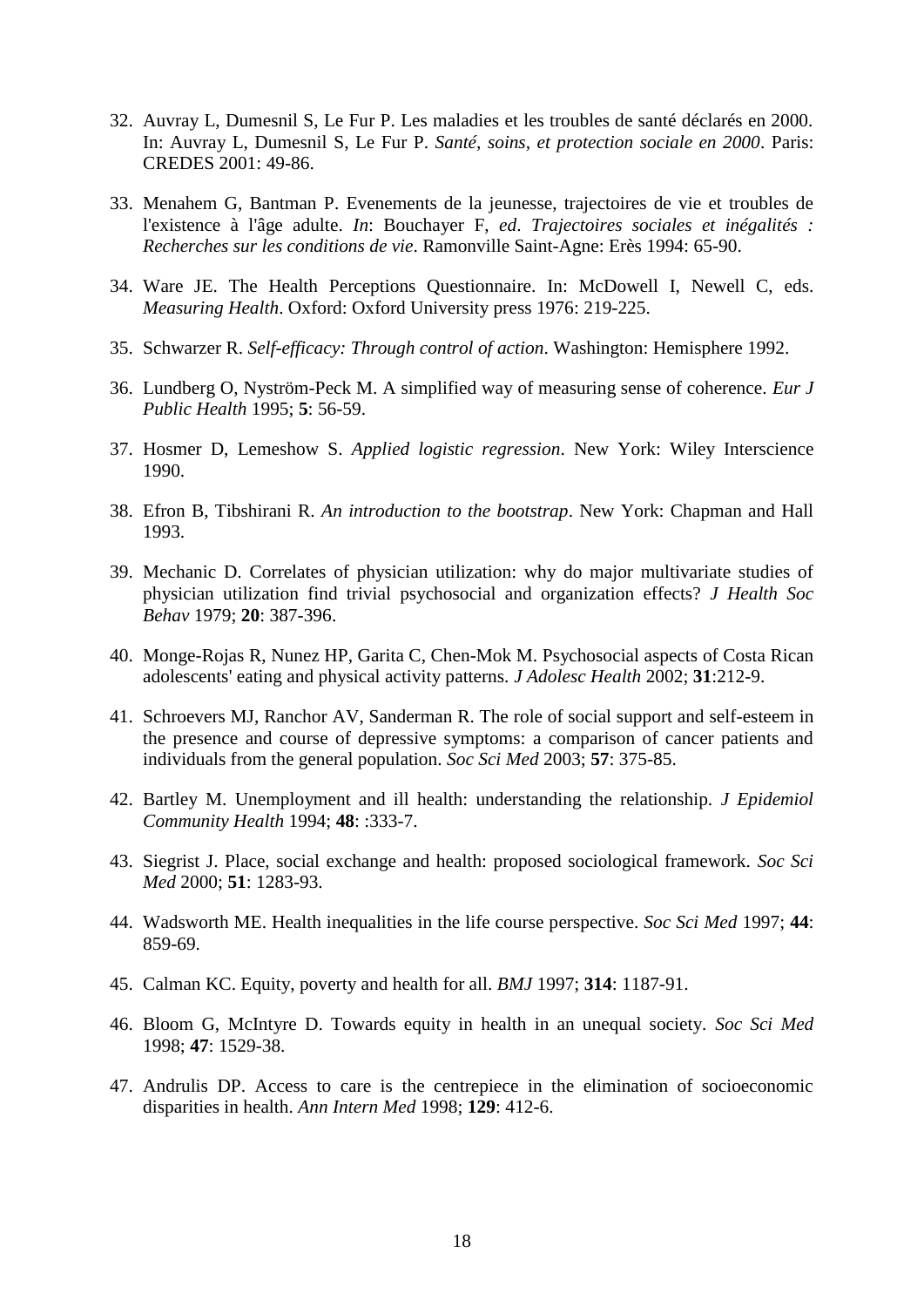48. Navarro V. Health and Equity in the World in the Era of Globalization. In: Navarro V, ed. *The political economy of social inequalities: Consequences for Health and Quality of life.* New York: Baywood 2002: 149-73.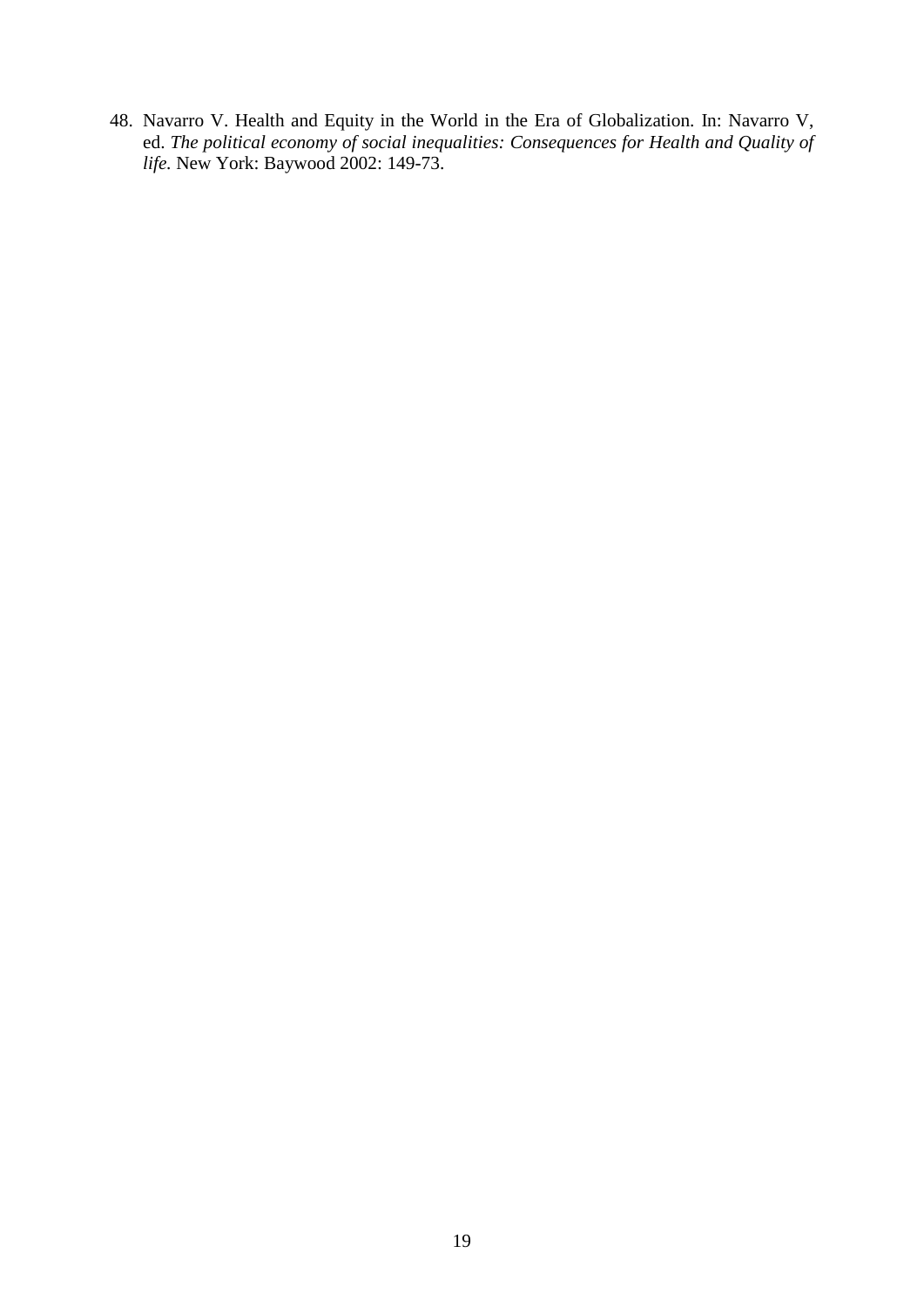|                                                      | OR (95% CI)         |             |
|------------------------------------------------------|---------------------|-------------|
| Gender                                               |                     | 0.14        |
| Female                                               | $1.00$ (ref.)       |             |
| Male                                                 | $0.66(0.67-1.15)$   |             |
| Age (years)                                          |                     | 0.98        |
| 18-24                                                | $1.00$ (ref.)       |             |
| $25 - 34$                                            | $0.97(0.43 - 2.18)$ |             |
| 35-54                                                | $1.02(0.48-2.18)$   |             |
| $\geq$ 55                                            | $0.85(0.33-2.18)$   |             |
| Household size                                       |                     | 0.04        |
| $\geq$ 3                                             | $1.00$ (ref.)       |             |
| $2 - 3$                                              | $2.07(1.10-3.91)$   |             |
| Lives alone                                          | $2.57(0.93 - 7.10)$ |             |
| Has a chronic disease                                |                     | $< 10^{-3}$ |
| N <sub>o</sub>                                       | $1.00$ (ref.)       |             |
| Yes                                                  | $2.62(1.52-4.53)$   |             |
| Health insurance (HI) status                         |                     | $< 10^{-2}$ |
| Has always had HI                                    | $1.00$ (ref.)       |             |
| Has HI but didn't have any at least once in the past | $1.43(0.68-3.02)$   |             |
| Has never had HI                                     | $6.77(1.98-23.16)$  |             |
| Monthly income per household unit                    |                     | $<10^{-2}$  |
| $>\epsilon$ 550                                      | $1.00$ (ref.)       |             |
| $≤$ €550                                             | $2.62(1.41-4.85)$   |             |
| Occupation                                           |                     | 0.03        |
| Work contract                                        | $1.00$ (ref.)       |             |
| Unemployed (welfare-recipient)                       | $2.53(1.13-5.66)$   |             |
| Unemployed (non-welfare recipient)                   | $0.38(0.10-1.38)$   |             |
| Other                                                | $0.81(0.41-1.61)$   |             |

#### **Table 1 Association of usual socioeconomic factors with forgone healthcare because of cost (multiple logistic regression)**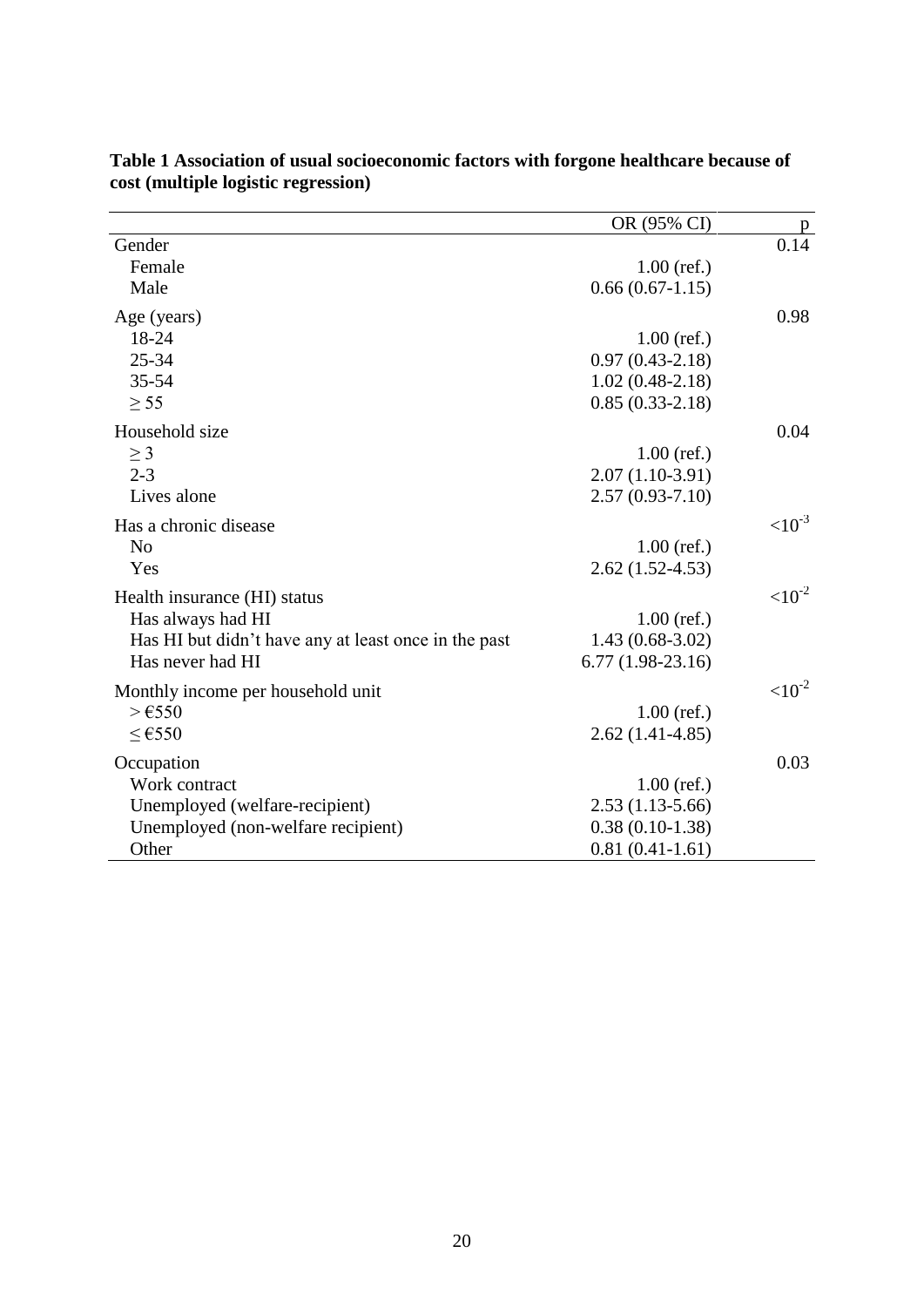|                                        | OR (95% CI) <sup>a</sup> | p.           |
|----------------------------------------|--------------------------|--------------|
| Lifestyle characteristics              |                          |              |
| Socioeconomic group                    |                          | 0.24         |
| Low                                    | $1.00$ (ref.)            |              |
| Medium                                 | $0.85(0.38-1.90)$        |              |
| High                                   | $0.72(0.17-3.12)$        |              |
| No socioeconomic group / missing       | $0.23(0.05-0.94)$        |              |
| Has had financial worries in adulthood |                          | $< 10^{-2}$  |
| Never                                  | $1.00$ (ref.)            |              |
| At least once                          | $7.30(2.11-25.23)$       |              |
| Living with a child                    |                          | 0.46         |
| N <sub>o</sub>                         | $1.00$ (ref.)            |              |
| Yes                                    | $0.78(0.40-1.51)$        |              |
|                                        |                          | $<10^{-2}$   |
| Has always lived in France<br>Yes      | $1.00$ (ref.)            |              |
| N <sub>o</sub>                         | $2.25(1.23-4.12)$        |              |
|                                        |                          |              |
| Level of Education                     |                          | 0.49         |
| Primary                                | $1.00$ (ref.)            |              |
| Lower secondary                        | $1.83(0.68-4.89)$        |              |
| <b>Upper secondary</b>                 | $2.09(0.81 - 5.43)$      |              |
| University                             | $2.47(0.88-6.92)$        |              |
| Student                                | $2.66(0.68-10.45)$       |              |
| Social integration and disruptions     | OR (95% CI) <sup>a</sup> | p            |
| Belongs to social community group(s)   |                          | 0.15         |
| Yes                                    | $1.00$ (ref.)            |              |
| N <sub>o</sub>                         | $1.57(0.86-2.88)$        |              |
| Religious affiliation                  |                          | ${<}10^{-2}$ |
| Yes                                    | $1.00$ (ref.)            |              |
| N <sub>o</sub>                         | $2.44(1.34-4.44)$        |              |
| Victim of discrimination               |                          | 0.01         |
| N <sub>o</sub>                         | $1.00$ (ref.)            |              |
| Yes                                    | $2.10(1.19-3.7)$         |              |
|                                        |                          |              |
| Feeling of loneliness                  |                          | 0.07         |
| N <sub>o</sub>                         | $1.00$ (ref.)            |              |
| Yes                                    | $1.89(0.95-3.77)$        |              |
| Feeling of exclusion                   |                          | $<10^{-2}$   |
| N <sub>o</sub>                         | $1.00$ (ref.)            |              |
| Yes                                    | $2.77(1.23 - 5.93)$      |              |
| Perceived stress                       |                          | 0.04         |
| Low                                    | $1.00$ (ref.)            |              |
| High                                   | $1.89(1.02-3.12)$        |              |
|                                        |                          |              |

# **Table 2 Variables associated with foregone healthcare because of cost**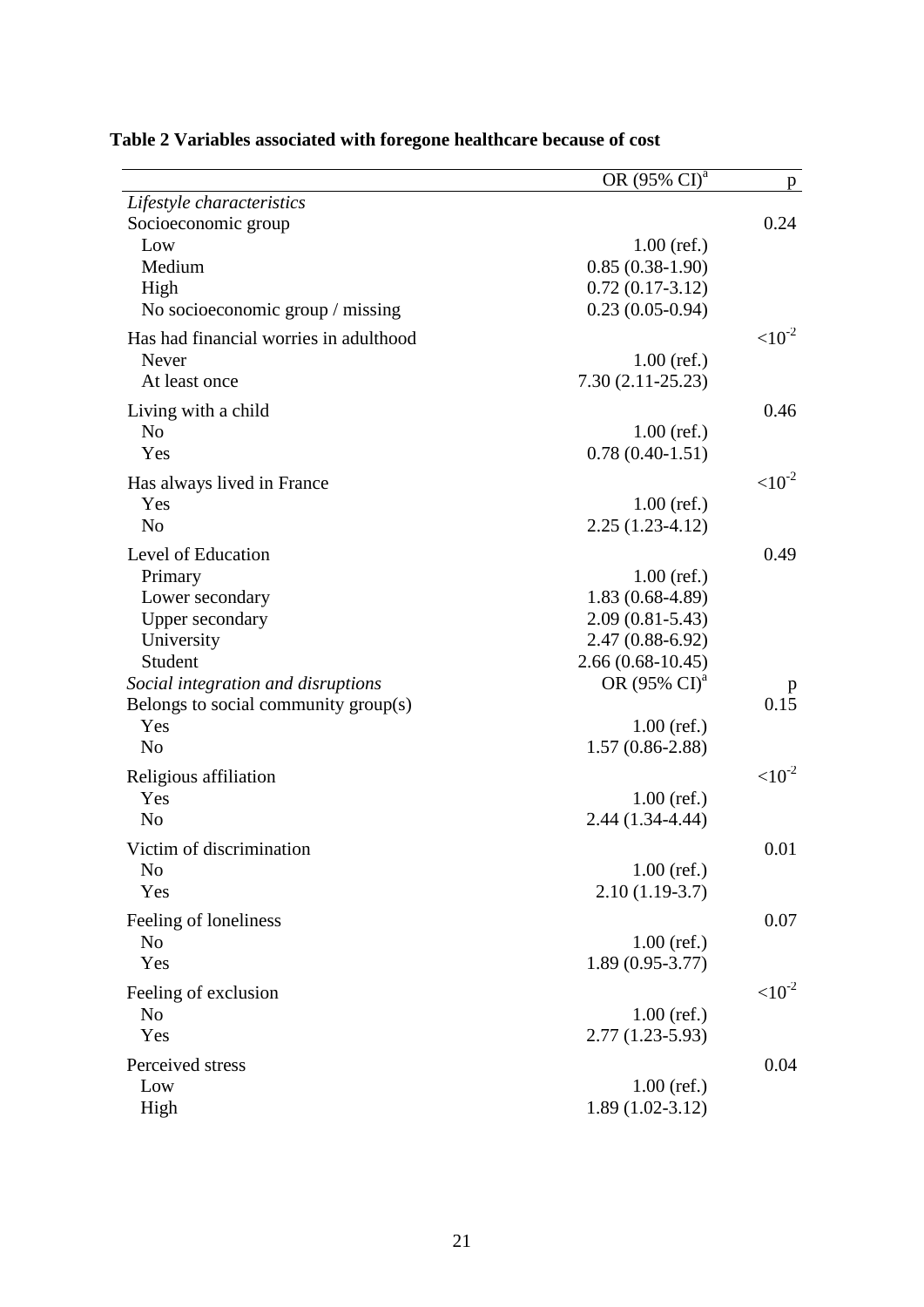| Life-course experience of physical, sexual or     |                                    | ${<}10^{-4}$ |
|---------------------------------------------------|------------------------------------|--------------|
| psychological abuse                               |                                    |              |
| N <sub>o</sub>                                    | $1.00$ (ref.)                      |              |
| Yes                                               | 4.99 (2.81-8.88)                   |              |
| Number of striking events during childhood        |                                    | ${<}10^{-4}$ |
| $\boldsymbol{0}$                                  | $1.00$ (ref.)                      |              |
| $\mathbf{1}$                                      | 5.49 (1.97-15.28)                  |              |
| $2 - 4$                                           | 10.71 (4.02-25.52)                 |              |
| $\geq$ 5                                          | 25.81 (8.06-85.63)                 |              |
| Number of striking events during adulthood        |                                    | $<10^{-2}$   |
| $\boldsymbol{0}$                                  | $1.00$ (ref.)                      |              |
| 1                                                 | $2.64(1.42-4.91)$                  |              |
| $\geq$ 2                                          | $3.25(1.45-7.28)$                  |              |
| <b>Health</b> perceptions                         |                                    |              |
| Seems to get sick a little easier than other      |                                    |              |
| people (resistance to illness)                    |                                    | ${<}10^{-2}$ |
| N <sub>o</sub>                                    | $1.00$ (ref.)                      |              |
| Yes                                               | $2.88(1.34-6.20)$                  |              |
| In the future, expects to have better health than |                                    |              |
| other people (health outlook)                     |                                    | 0.04         |
| N <sub>o</sub>                                    | $1.00$ (ref.)                      |              |
| Yes                                               | $2.35(1.04-5.30)$                  |              |
|                                                   |                                    |              |
| Was so sick once he/she thought he/she might      |                                    | 0.08         |
| die (prior health)<br>N <sub>0</sub>              |                                    |              |
| Yes                                               | $1.00$ (ref.)<br>$1.58(0.93-3.31)$ |              |
|                                                   |                                    |              |
| Worries about his/her health less than other      |                                    | $<10^{-2}$   |
| people do (health worry/concern)                  |                                    |              |
| N <sub>o</sub>                                    | $1.00$ (ref.)                      |              |
| Yes                                               | $2.12(1.22 - 3.69)$                |              |
| Doesn't accept that sometimes he/she is just      |                                    | $<10^{-2}$   |
| going to be sick (sickness orientation)           |                                    |              |
| N <sub>o</sub>                                    | $1.00$ (ref.)                      |              |
| Yes                                               | $2.23(1.31-3.80)$                  |              |
| Her/his health is a concern in her/his life       |                                    |              |
| (health worry/concern)                            |                                    | 0.04         |
| N <sub>o</sub>                                    | $1.00$ (ref.)                      |              |
| Yes                                               | $1.78(1.03-3.03)$                  |              |
| Psychological characteristics                     |                                    |              |
| Perceived self-efficacy                           |                                    | 0.81         |
| High                                              | $1.00$ (ref.)                      |              |
| Low                                               | $0.90(0.37-2.19)$                  |              |
| Perceived self-esteem                             |                                    | ${<}10^{-3}$ |
| High                                              | $1.00$ (ref.)                      |              |
| Medium                                            | 7.32 (1.32-39.81)                  |              |
| Low                                               | 16.00 (2.91-88.00)                 |              |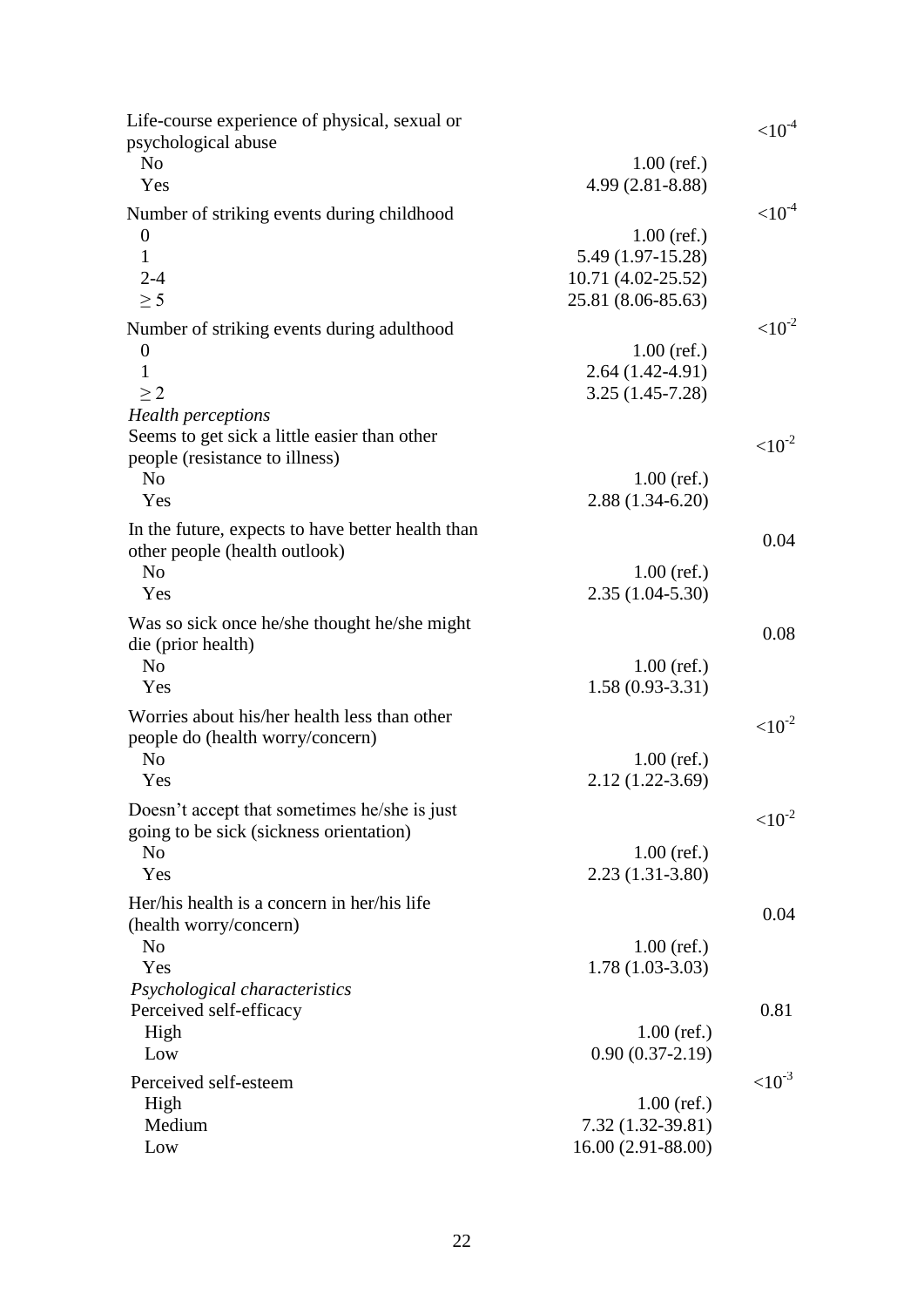| Perceived sense of coherence | $< 10^{-3}$       |
|------------------------------|-------------------|
| High                         | $1.00$ (ref.)     |
| Medium                       | $1.61(0.70-3.70)$ |
| Low.                         | $3.72(1.77-7.81)$ |

<sup>a</sup> adjusted to age, gender, income level, household size, chronic disease status, health insurance status and occupation